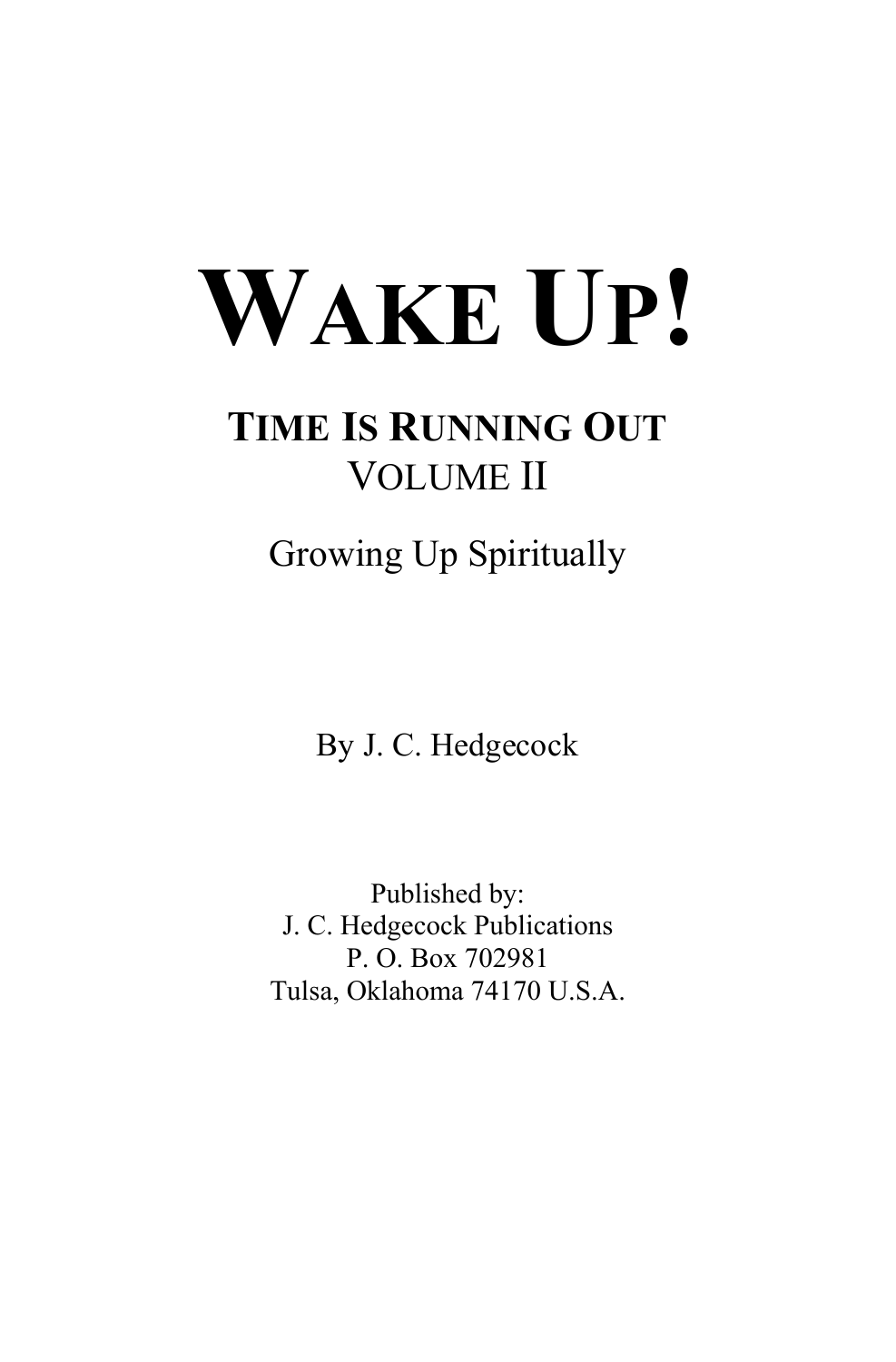Scripture taken from THE HOLY BIBLE, KING JAMES VERSION. © Public Domain.

Scriptures referenced from The Amplified Bible, Classic Version, are noted as (AMPC). © Public Domain.

Definitions noted as (H#...) and (G#...) taken from Strong's Hebrew and Greek Lexicons, Blue Letter Bible. © 2017.

Other definitions taken from American Dictionary of the English Language, Noah Webster 1828.

Bold phrases in scripture references are author's emphasis.

The word *satan* in this book is not capitalized because he is defeated by Jesus Christ and deserves no honor whatsoever.

Copyright © 2017 by J. C. Hedgecock Tulsa, Oklahoma, U.S.A.

ALL RIGHTS RESERVED. No part of this book may be reproduced in any form without written permission from the publisher.

ISBN 0-945255-97-7

Print 2017, GGP Media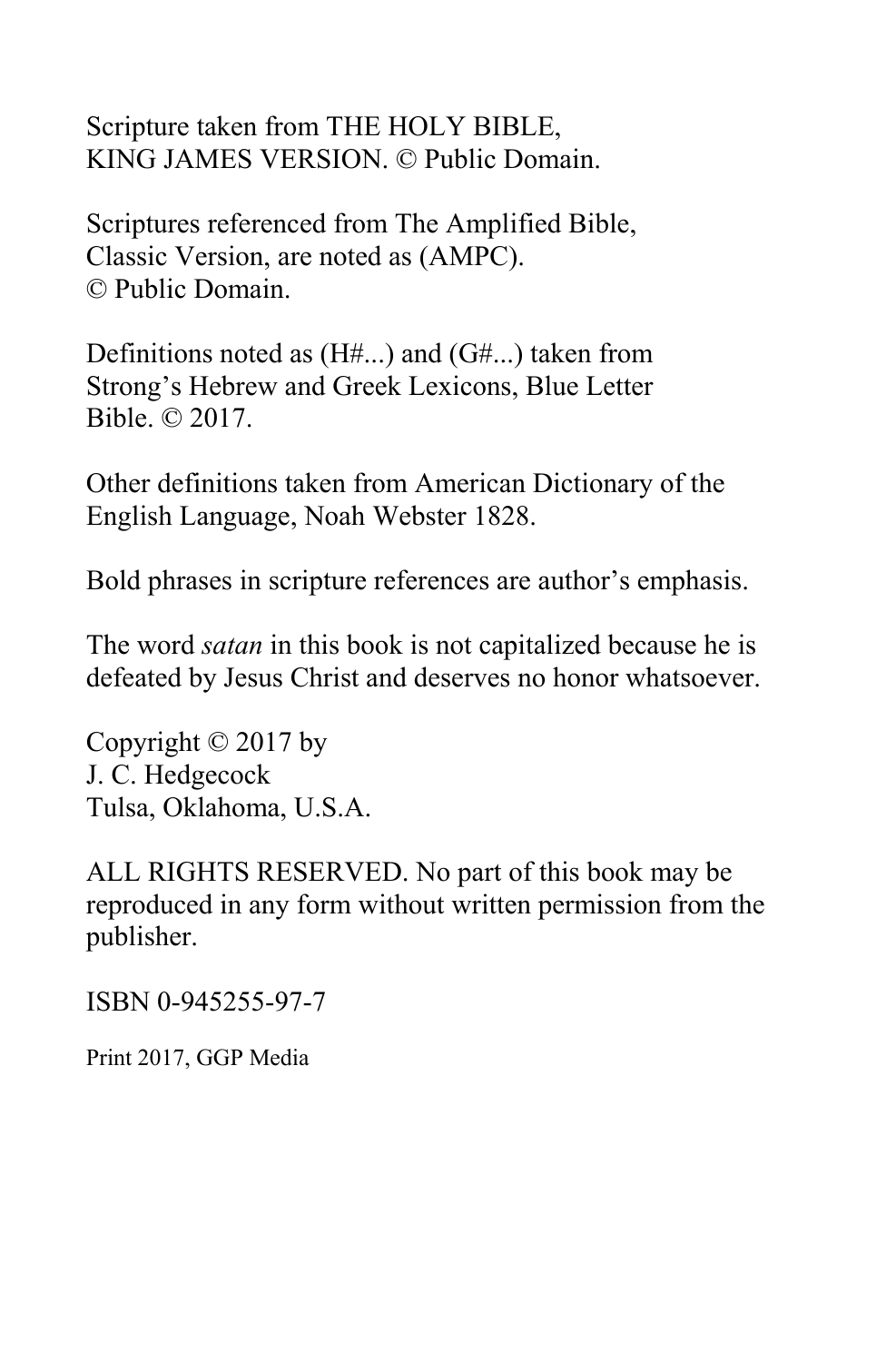# **Dedication**

The primary purpose of the WAKE UP! series is to give God's children an opportunity to examine their spiritual foundations, make corrections where necessary, and grow up spiritually. To Christians who are hungering, thirsting, and seeking to change, I dedicate this series to you.

To my co-editors: our daughter, Patricia Hedgecock Ross, and our spiritual daughter, Julia McDaniel Arulsamy, words cannot express what your anointed assistance has meant to me. Your willingness to answer God's call and be faithful makes you vessels of honor in God's house. May He richly bless you.

Special thanks to Carol Woodbrook, who transcribed many of the teachings in this book and also did extensive proofreading. Thank you Keith Jenkins, Aaron Ross, Dave Kennard, and Dave Finney for proofreading. I also thank our granddaughter, Rachel Elizabeth Hermes, for proofreading and providing other support services. Many thanks to Mariah J. Knight who does the cover work for this series.

Finally, my heartfelt love and devotion to my wonderful wife of fifty-one years. Shirley has stood with me faithfully and remains my most faithful intercessor. Thank you for your love and support through the span of our life's journey together.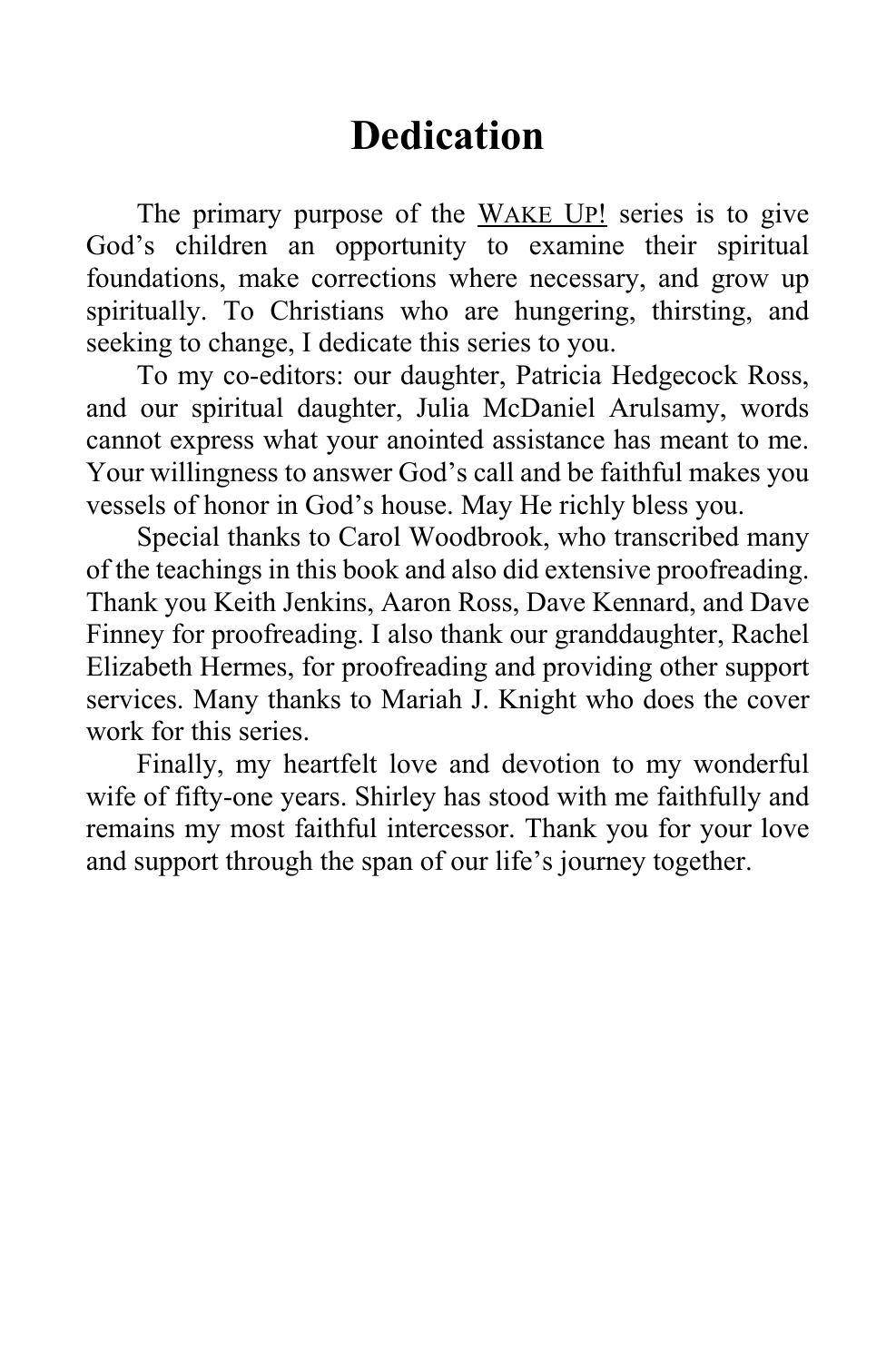# **Table of Contents**

| Introduction           |                                    | $\mathbf{1}$ |
|------------------------|------------------------------------|--------------|
| Chapter 1              | Who Are You?                       | 15           |
| Chapter 2              | Go Back to the Garden              | 32           |
| Chapter 3              | The First Works                    | 51           |
| Chapter 4              | Hopes and Dreams                   | 63           |
| Chapter 5              | Work Out Your Salvation            | 77           |
| Chapter 6              | Kingdom Living Now                 | 95           |
| Chapter 7              | The Joy of My Salvation            | 109          |
| Chapter 8              | The Do's and Don'ts of the Kingdom | 127          |
| Chapter 9              | The Importance of Lordship         | 133          |
| Chapter 10             | The Three Witnesses                | 158          |
| Chapter 11             | <b>Making Judgments</b>            | 182          |
| Chapter 12             | Escaping the Snares of satan       | 195          |
| Chapter 13             | Common Tactics of the Enemy        | 212          |
| Chapter 14             | The Battle For Your Mind           | 220          |
| <b>Closing Remarks</b> |                                    | 231          |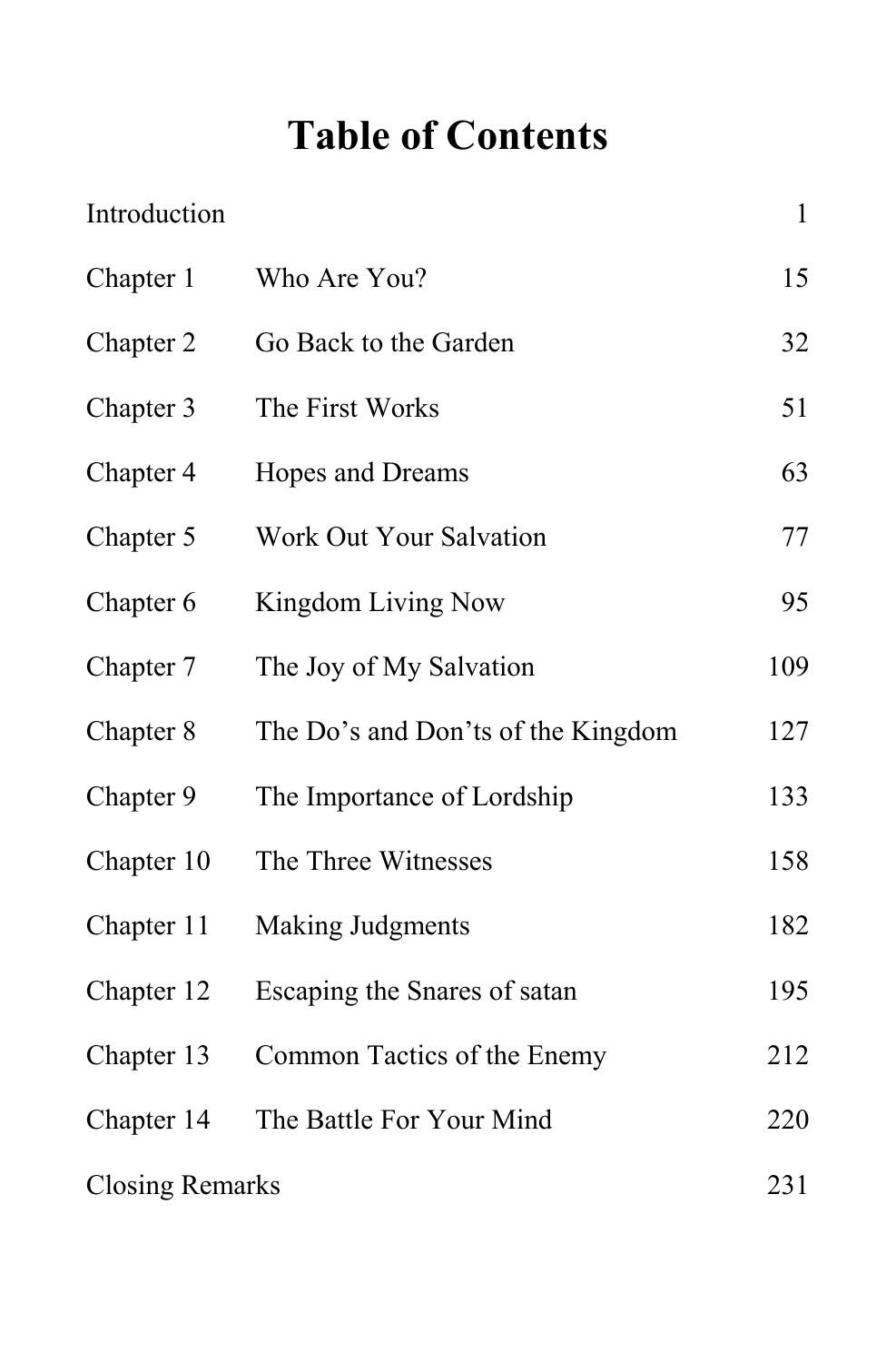# **Introduction**

As I began to work on WAKE UP! TIME IS RUNNING OUT, VOLUME II, I had mixed emotions. It is not enough for me to hear **what God is saying** through the Spirit and **why He is saying it**. I need to **feel the heart of God** in order to share what He has given me for His children.

I am blessed that He instructed me to write this book. At the same time, I am saddened that He waited so long. I asked God about His reasons for the delay. He said, *The majority of those who have read WAKE UP! TIME IS RUNNING OUT, VOLUME I have not allowed the Holy Spirit to solidly lay their spiritual foundations. They have refused to give up their lordship and will not trust Me with all of their hearts. They have not allowed the Holy Spirit to reveal the reasons they do not trust Me. Many are determined to continue believing the lies satan has sown in their hearts rather than believe the truth. This grieves the Spirit of God. Others have made an effort to allow the Holy Spirit to teach them, some with fairly good results and others with very little results.* 

If you have not yet read VOLUME I, I strongly suggest that you do so before reading this book. Follow its instructions carefully. This will help build a solid spiritual foundation in your life. Then read this book, expecting those foundations to deepen and be strengthened. You can expect to see consistent spiritual growth.

## **Be Encouraged**

To those of you who have been consistent in trying to lay solid spiritual foundations, **be encouraged**. If you keep trying, even if you stumble at times, you will force satan to reveal his accesses to you. You will begin to see the thoughts he brings to your mind that cause you to doubt or be misdirected in ways that seem right.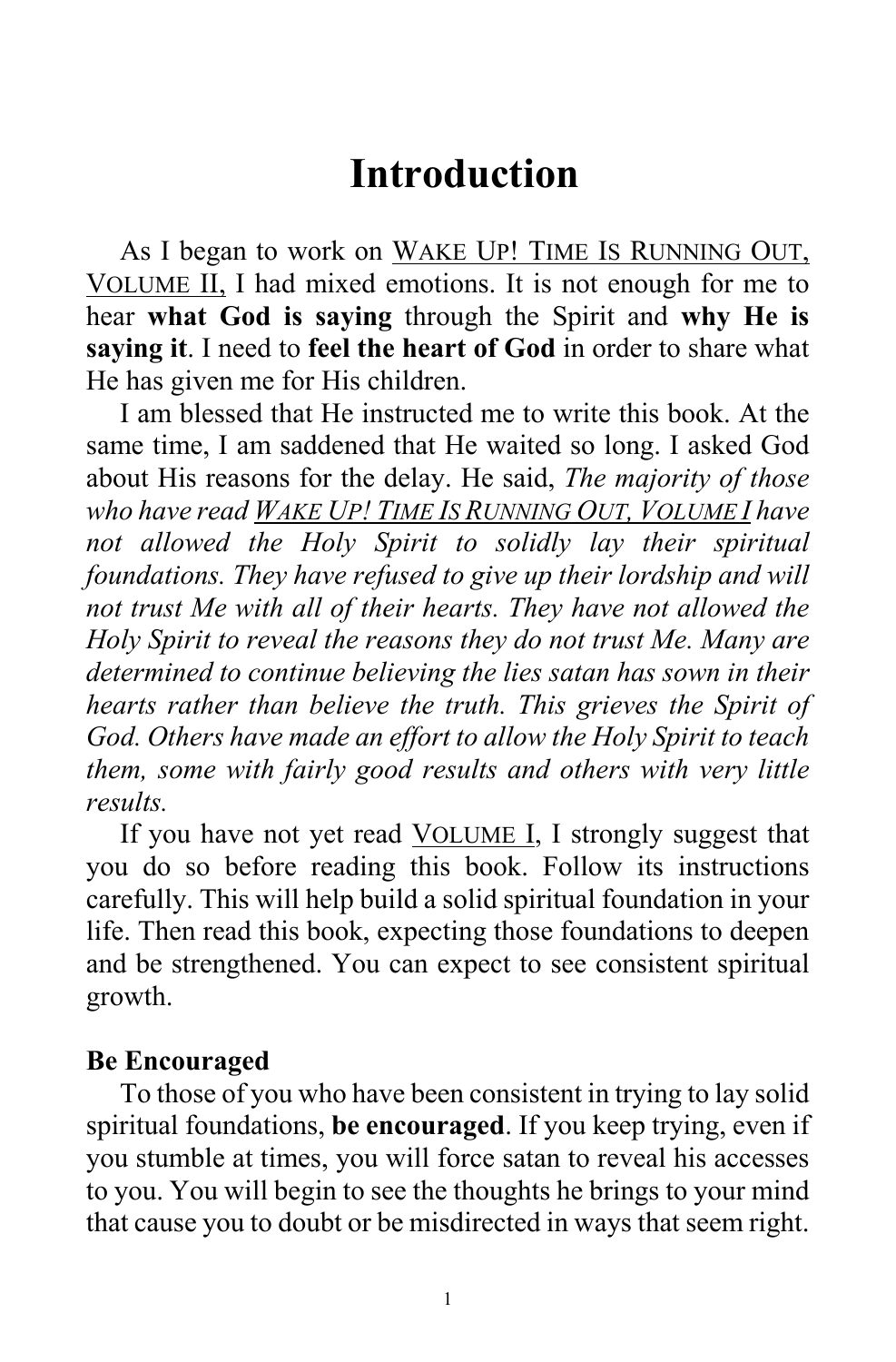The Holy Spirit will show you how to change each stumbling block into a stepping stone.

WAKE UP! TIME IS RUNNING OUT, VOLUME I focused on truths that establish your spiritual foundation. In VOLUME II, the focus is on confirming the strength of your spiritual foundation, building on it, and growing up.

Jesus Christ made the way for you to inherit eternal life (John 17:1-3). I have quoted this many times, but it is a good idea to review it. Look up these scriptures and ask the Holy Spirit to show you more revelation about the gift of eternal life. You can enjoy eternity with the Father and His Son and inherit God's Kingdom while you are still in this life.

**Never make assumptions about where you are spiritually.** Make sure you are in the Spirit and ask Him to show you where you are and where you are not.

If you realize you have not grown much spiritually, satan may immediately overwhelm you with condemnation. He may present **true** statements about where you have missed the mark, but do not listen to him! The devil should have **nothing** to do with spiritual revelation, conviction, or repentance! Refuse to accept what he says.

You may realize satan has stolen your inheritance because you chose fleshly comfort instead of paying the price to follow Christ. Perhaps you have suffered loss because you are spiritually apathetic or have left your first love. It is time to address these problem areas because time is truly running out.

It is one thing to suffer loss because you are ignorant, but when you have enjoyed fellowship with God and then traded it to ease your flesh, you have listened to the devil's lies. Do not be like Esau. He sold his birthright because he was hungry. When he realized what he had done, he could find no place of repentance even though he sought for it with tears (Hebrews 12:17). Have you ever been an Esau? Do you continue to be an Esau? **Are you selling your birthright to be comfortable in the flesh?**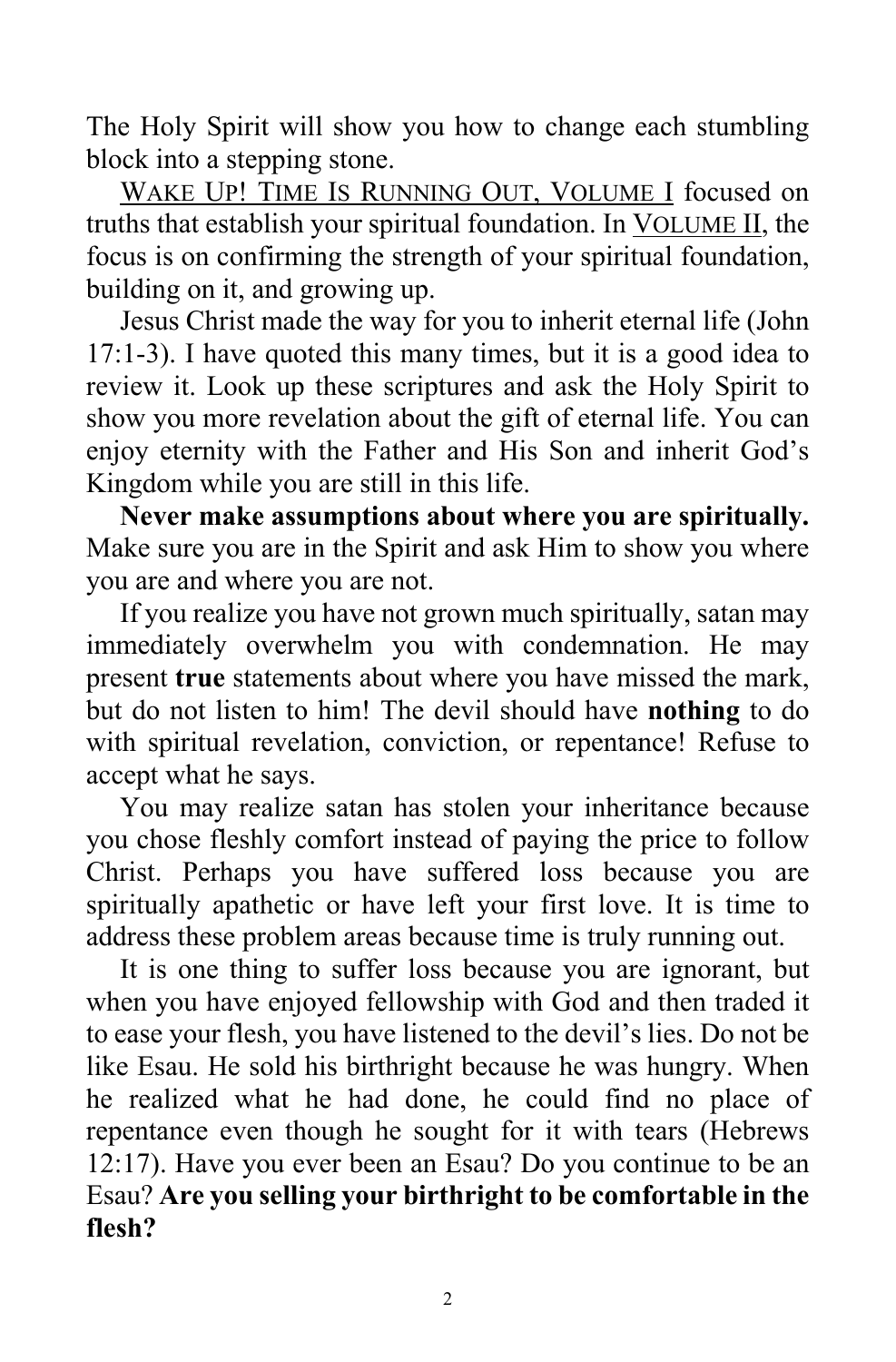How much of your inheritance has the enemy stolen from you? You may have heard truth but ignored it. Hebrews 3:15 says, *While it is said, To day if ye will hear his voice, harden not your hearts, as in the provocation.* Have you hardened your heart to the Lord's voice? What losses have you suffered because of your rebellion?

When you stand before the judgment seat of Christ, it will be too late. You will face judgment and suffer eternal loss. Is that what you want? Please note that I am **not** talking about salvation but rather the loss of eternal blessings as a consequence of your unfaithfulness.

**When satan steals from you, do you consider the loss in eternity,** or are you more focused on the temporal realm? When you deny your flesh but see others enjoy what God may not let you have, do you sell your inheritance to be more comfortable now? The spiritual blessings you have given up produce loss in this life and the next.

**Is part of your inheritance being stolen?** This is a simple question. It is important to know what you are missing. This book will help you identify the reasons you are not enjoying the fullness of what God has for you.

## **Important Instructions**

If you do not have consistent communication with God and trust Him completely, He cannot do the work in you that needs to be done. If your spiritual life does not work properly, either you do not want to walk with God or you are ignorant of His provision for you.

WAKE UP! TIME IS RUNNING OUT, VOLUME I reviews the basic foundations of walking with God. Those instructions were never meant to be complicated. Walking with God is simple if you believe and obey Him until they are well established in you.

I encourage you to review each truth presented in VOLUME I, and ask the Holy Spirit to answer the following questions.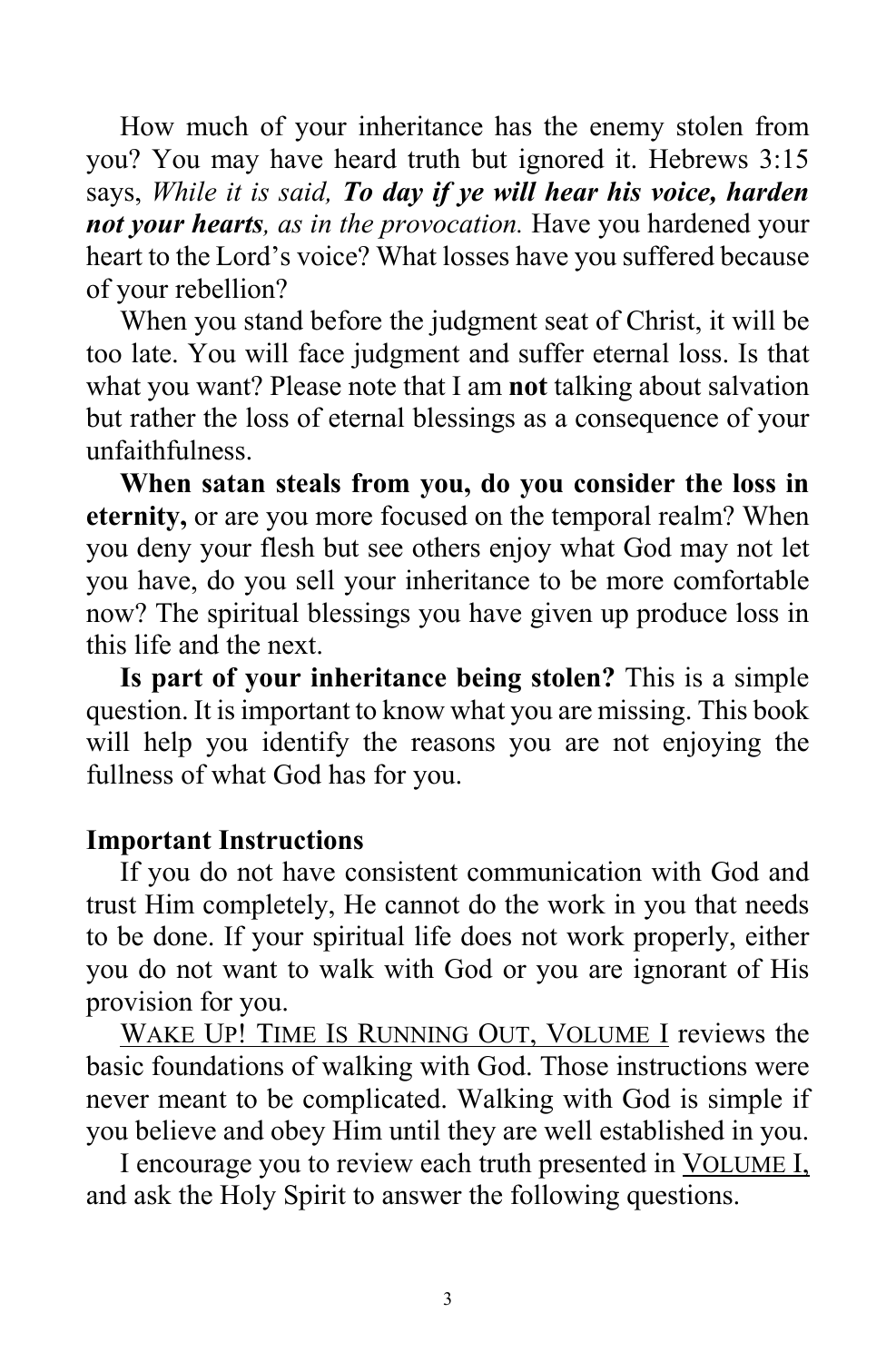- $\Rightarrow$  Am I selling my inheritance in any way?
- $\Rightarrow$  Do I enjoy consistent communion with God?
- $\Rightarrow$  Am I suffering spiritual losses in my life?
- Am I letting satan steal from me because I refuse to deal with my flesh?
- $\Rightarrow$  What has my flesh cost me in this life and eternity?

One of my goals is to expose the accesses satan uses to hinder God's children who are trying to walk with Him. God is on our side, and He wants us to be successful in His Kingdom. **If we do not enjoy the work of maturing spiritually, we must examine the underlying root of our lordship.** The only way to accomplish this is to move out of the flesh and into the Spirit. The devil is a cunning deceiver, and he never stops his efforts to steal from those who are serious about their walk with God.

## **The Biggest Problem**

Most believers are trained to rely on their natural minds while trying to walk in the Spirit. 1 Corinthians 2:14 says, *But the natural man receiveth not the things of the Spirit of God: for they are foolishness unto him: neither can he know them, because they are spiritually discerned.* This truth will never change.

I often minister from 1 Corinthians 2 because understanding the difference between the natural and the spiritual man is essential. **You must realize that you will never understand God's truth from your natural mind.**

You must be in the Spirit to discern truth. Your responsibility is to agree with the Word of God and make the adjustments to obey it. This requires confessing your sin, repenting, and moving into the Spirit.

## **Attitude Toward Conviction**

WAKE UP! TIME IS RUNNING OUT, VOLUME I was written simply, but you will definitely be convicted as you read it. Many Christians feel overwhelmed by the truths in the book. Instead of being excited about the opportunities to repent, they react from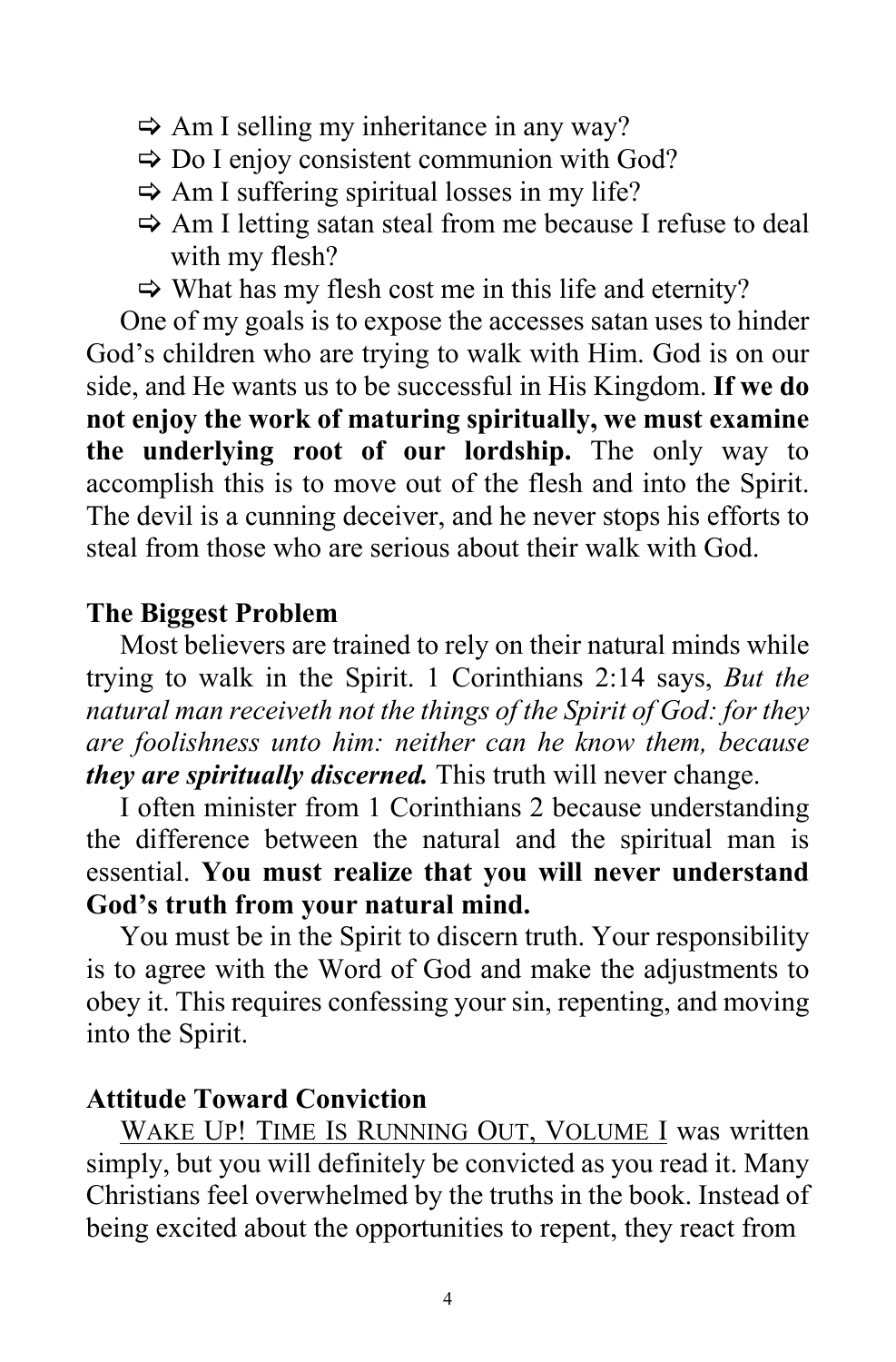their natural minds and resist conviction.

Most believers have not been taught how to process conviction and be free from their sin. They are not taught how to repent of the lies they believe and release their faith into the truth. Many believe conviction is a negative experience. They think conviction means God is angry with them. This deception makes it impossible for them to hear truth and repent.

**God is not mad at you when He convicts you.** In fact, the opposite is true. Your Father chastens you because He loves you (Hebrews 12:6). He chastens every son He receives. If you are not chastened, you are considered illegitimate (Hebrews 12:7-8). **Conviction is a tremendous blessing because it leads to repentance.** Confession of sin and repentance bring you back to right standing with God.

WAKE UP! TIME IS RUNNING OUT, VOLUME II is intended to take the simple foundations of VOLUME I and encourage believers to be **doers of the Word**. It is time to build on the foundations the Holy Spirit has laid in your life. Even if you only obey one or two instructions, growth will take place. You will begin to see the benefits conviction can produce in you.

**When you are convicted and repent of one sin, God gives you eyes to see many other truths you are not obeying.** Matthew 13:16 says you are blessed if you have eyes to see and ears to hear what the Spirit is saying. As I said before, many Christians think conviction is a curse instead of a blessing, so they resist hearing truth that convicts. How do you react to conviction? What do you believe about conviction? If you believe conviction is negative, what is the source of that belief? It cannot be God!

# **Who is the Problem?**

2 Timothy 4:3 says that in the last days, people will not want to hear sound doctrine. They will want the benefits of being a Christian but not the responsibilities. Today, the world leans toward irresponsibility. No one wants to be responsible for their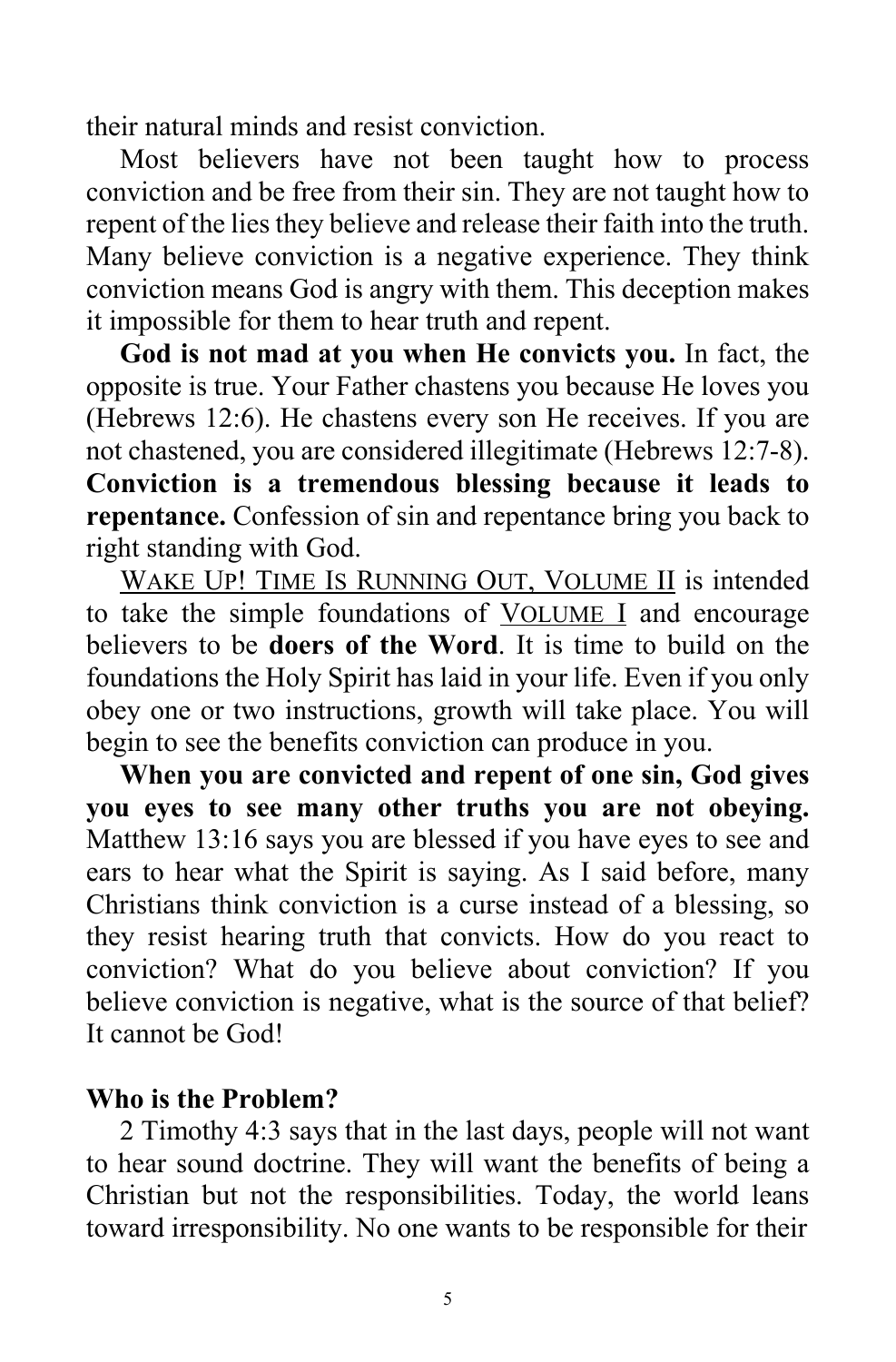own actions. This problem has also infiltrated the church. Many people say, *I am not the problem. I am not to blame*. They blame the devil, the pastor, or someone else instead of taking responsibility for themselves.

Each of us will stand before the judgment seat of Christ. Romans 14:12 says, *So then every one of us shall give account of himself to God.* You and I will give an account for our lives. You can continue to ignore the truth, but there is a great cost if you do. Resisting conviction costs you now by stealing your inheritance, and it costs you in eternity as well.

If you want a deeply satisfying relationship with your Father, it is foolish to avoid the very thing that is necessary to receive it. If you want to move to greater spiritual levels, you must embrace conviction because it is an important part of the learning process.

You enjoy what you are willing to pay the price for. You may want your inheritance in the Kingdom of God, but you are unwilling to meet the conditions to receive it. Sometimes, you do not want the responsibilities. It is time to be honest with yourself and repent.

## **Two Basic Conditions**

I often preach about **the fear of the Lord** and **submission to the Lordship of Jesus Christ***.* Most Christians do not want to hear about either of these truths. They are connected because if you do not fear the Lord, you will never completely submit to Him. You must develop a reverence for our Lord and Master.

You must recognize who the Lord is and how foolish it is to fight against Him and His purposes. The **fear of the Lord** is generally defined as, *to be put in fear, alarm or fright:—be afraid, + exceedingly, fear, terror* (G#5401). The fear of the Lord is basically a holy reverence for God, His ways, and His Word.

How long will He put up with such foolishness? The time is coming when all is fulfilled, and God's cup of wrath will overflow (Revelation 14:10).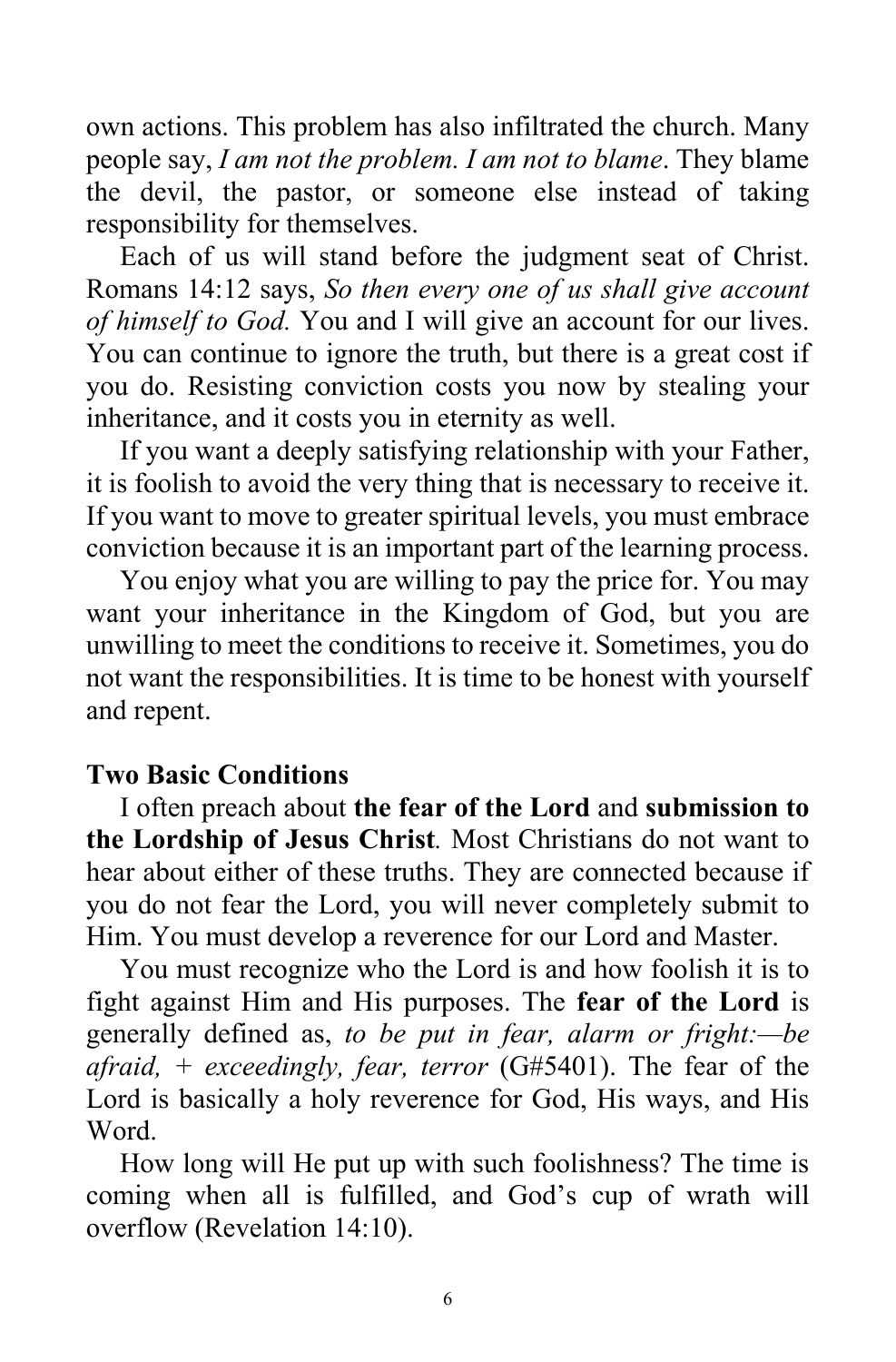It has been filling up for generations. Although no one wants to believe it, the time will come when there is no longer an opportunity to repent. It will be too late.

When you read Revelation, you get a glimpse of what will happen when the Father's wrath is poured out. He will destroy the heavens and earth in a moment. This is the same God we distrust and mock with our rebellion. How foolish can we be? We dishonor Him, use His very name in vain, and act as if there are no consequences for such arrogance.

## **Are You an Heir?**

If you are a child of God, you are an heir to His Kingdom. **You have been given the opportunity to enjoy God's Kingdom now.** This is a simple but profound truth.

Romans 8:16-17 says, *The Spirit itself beareth witness with our spirit, that we are the children of God: And if children, then heirs; heirs of God, and joint-heirs with Christ; if so be that we suffer with him, that we may be also glorified together*.

As heirs of God, we are also joint-heirs with Christ. Everyone who has accepted Jesus Christ as Savior is an heir of God's heritage. In other words, His heritage is available to us. However, there are certain parts of His heritage that are conditional. If you want to enjoy your inheritance, you must meet His conditions.

Most Christians do not read the last half of Romans 8:17, *if so be that we suffer with Him that we will also be glorified together*. This part of the scripture explains a condition for the promise. Suffering for Christ fulfills the condition to be glorified together with Him.

Revelation 17:14 says that those who are with the Lord when He makes war against the beast are called, chosen, and faithful. Revelation 2 and 3 gives detailed accounts of blessings and eternal rewards for those who overcome.

It is obvious that some promises in God's Word are received when His conditions are met. **I hope you are excited about the opportunity to meet God's conditions and receive the fullness**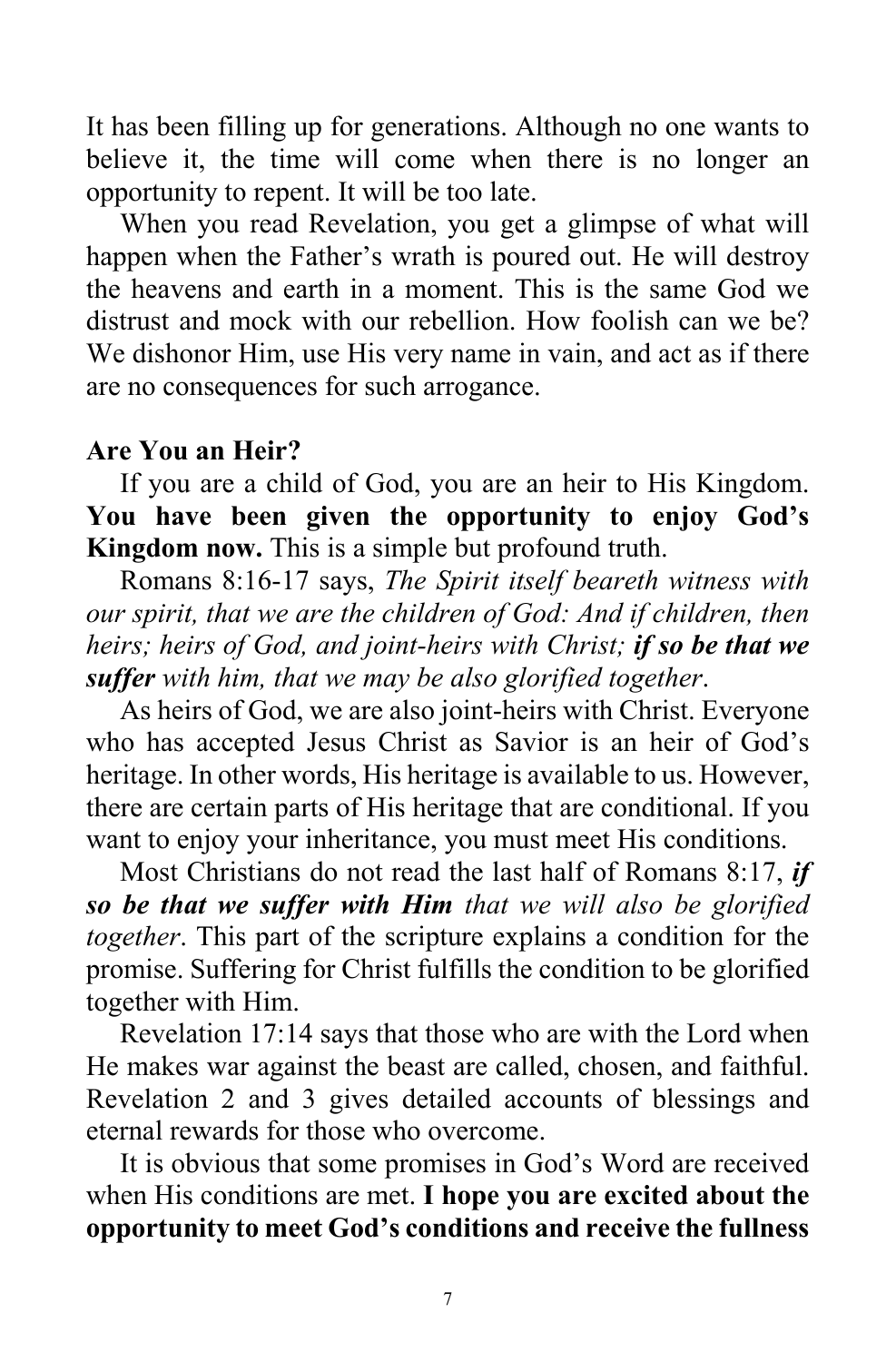#### **of your inheritance.**

2 Timothy 3:12 says, *Yea, and all that will live godly in Christ Jesus shall suffer persecution.* This is another conditional promise. If you are godly, you will suffer persecution in some way. When you suffer for Christ, who is actually suffering the persecution? He is! **If you are never persecuted, He is not doing much through you.** This is a sobering thought so stop for a few moments to meditate and pray about this.

Take a moment to answer these questions, and ask the Lord if you need to make adjustments in your attitude or your willingness to suffer for Him.

- $\Rightarrow$  Have I ever suffered for Christ?
- $\Rightarrow$  If I have not suffered for Him, why not?
- $\Rightarrow$  If no one has ever negatively reacted to who I am as a Christian, why not?
- $\Rightarrow$  Am I willing for the Lord to allow a situation where I might suffer?
- $\Rightarrow$  Even though I may not be required to suffer like someone else, am I willing?
- $\Rightarrow$  Am I willing to be wounded for His sake?
- $\Rightarrow$  If I am criticized for my faith, am I able to stay in the Spirit?
- $\Rightarrow$  Can I let the nature of Christ shine through me or do I return the attack?
- $\Rightarrow$  Do I try to protect myself from being uncomfortable?

# **Conditional Promises**

Many wonderful promises are authorized for us as God's children that include a condition or conditions. Most ministers do not teach on the conditions to the promises, which leaves the impression there are no conditions. Therefore, people wait for God to manifest His promises and get offended at Him when they do not receive them.

You will never receive God's conditional promises if you do not fulfill His conditions. You may blame your pastor if he did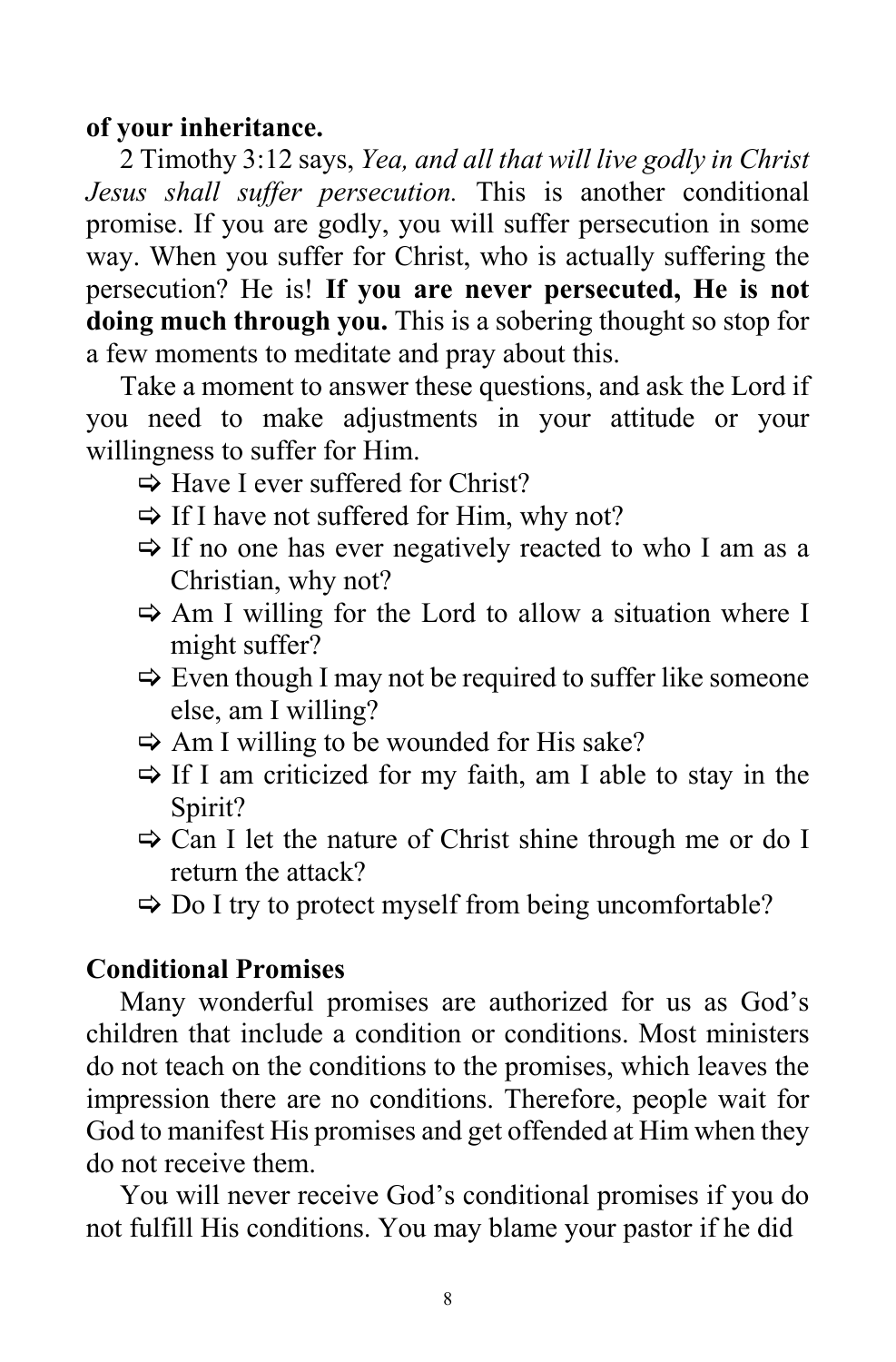not explain the conditions, but the problem is with you. It is your responsibility to read the conditions instead of merely focusing on the promises.

2 Timothy 2:15 says to **study to show yourself** so you can be approved by God. Obviously, this needs to be done at the direction of the Holy Spirit. **You have no excuse if you are unwilling to study as God has commanded.**

# **A Review of Faith**

**Christianity is faith-based.** As children of God, we are required to walk by faith, not by sight (2 Corinthians 5:7). Faith is necessary to receive the gift of salvation and every other blessing from God. This principle alone makes Christianity different from all other religions.

Many believers adjust their Christianity to match what they think they can prove. They eliminate the parts of the Bible they cannot prove. Even theologians go through the Bible and ask, *Did Jesus actually do this?* They discount everything miraculous in the Bible. Even though they claim to be Christians, they do not believe the Bible if they cannot prove it.

Salvation is based on faith and without faith it will not work. You did nothing to deserve salvation. You cannot **decide** to be saved. John 6:44 says, *No man can come to me, except the Father which hath sent me draw him: and I will raise him up at the last day.*

Faith is the condition for being saved. God pours out His grace on everyone, and each person has the opportunity to get saved. Every person has been given the measure of faith they need to get saved (Romans 12:3). God has provided everything we need to come to Him, including the faith through which we receive grace. Our job is to release faith back into Him.

2 Corinthians 13:5 says, *Examine yourselves, whether ye be in the faith; prove your own selves. Know ye not your own selves, how that Jesus Christ is in you, except ye be reprobates?* The responsibility of whether or not you live by faith is yours alone.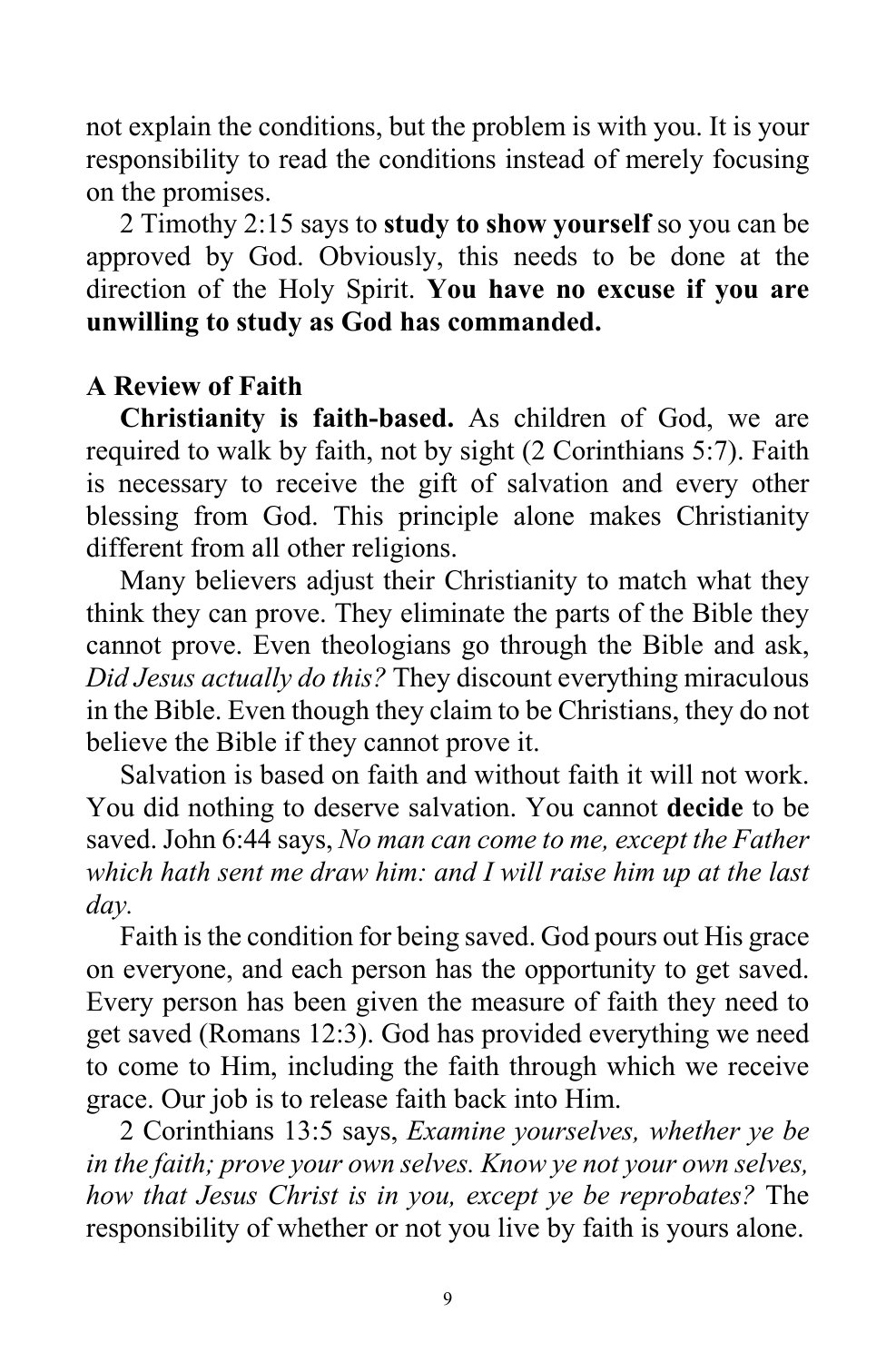No one can make this decision for you, and God will not force you to trust Him.

If you struggle to trust God with your whole heart, you need to examine yourself to see if you are actually in the faith. This is too important to ignore. Do you trust your Father or not? Does your faith remain constant in all circumstances? Does your faith waver when God does not do what you want Him to do?

We are not limited to redemption, forgiveness, and receiving the Holy Spirit as the earnest of our inheritance (2 Corinthians 1:22). God constantly works to save us from every hindrance in us. He wants to restore all that has been stolen from us. (See details on working out your salvation in Chapter 5.)

Galatians 3:3 says, *Are ye so foolish? having begun in the Spirit, are ye now made perfect by the flesh?* Are you being foolish like the Galatians were? Are you changing what began in the Spirit by faith and trying to perfect it in the flesh? Do you try to mature on your own without seeking the Lord and obeying Him? That is what most Christians do.

Stop right now and **examine yourself** to see if you are in the faith. Are your decisions based on what God says to you? Are you living in the spiritual realm, trusting Him, and doing what He says, which allows you to function in His Kingdom? Or are you in the flesh, controlled by your reasoning and opinions?

# **Living by Faith**

*Now faith is the substance of things hoped for, the evidence of things not seen* (Hebrews 11:1). 2 Corinthians 13:8a says, *For we can do nothing against the truth.* You can choose to believe that God's Word is not the truth, but your unbelief does not change anything. **You can do nothing against the truth.**

Romans 3:3-4 says, *For what if some did not believe? shall their unbelief make the faith of God without effect? God forbid: yea, let God be true, but every man a liar; as it is written, That thou mightest be justified in thy sayings, and mightest overcome when thou art judged.* Do all of the unbelievers in the world make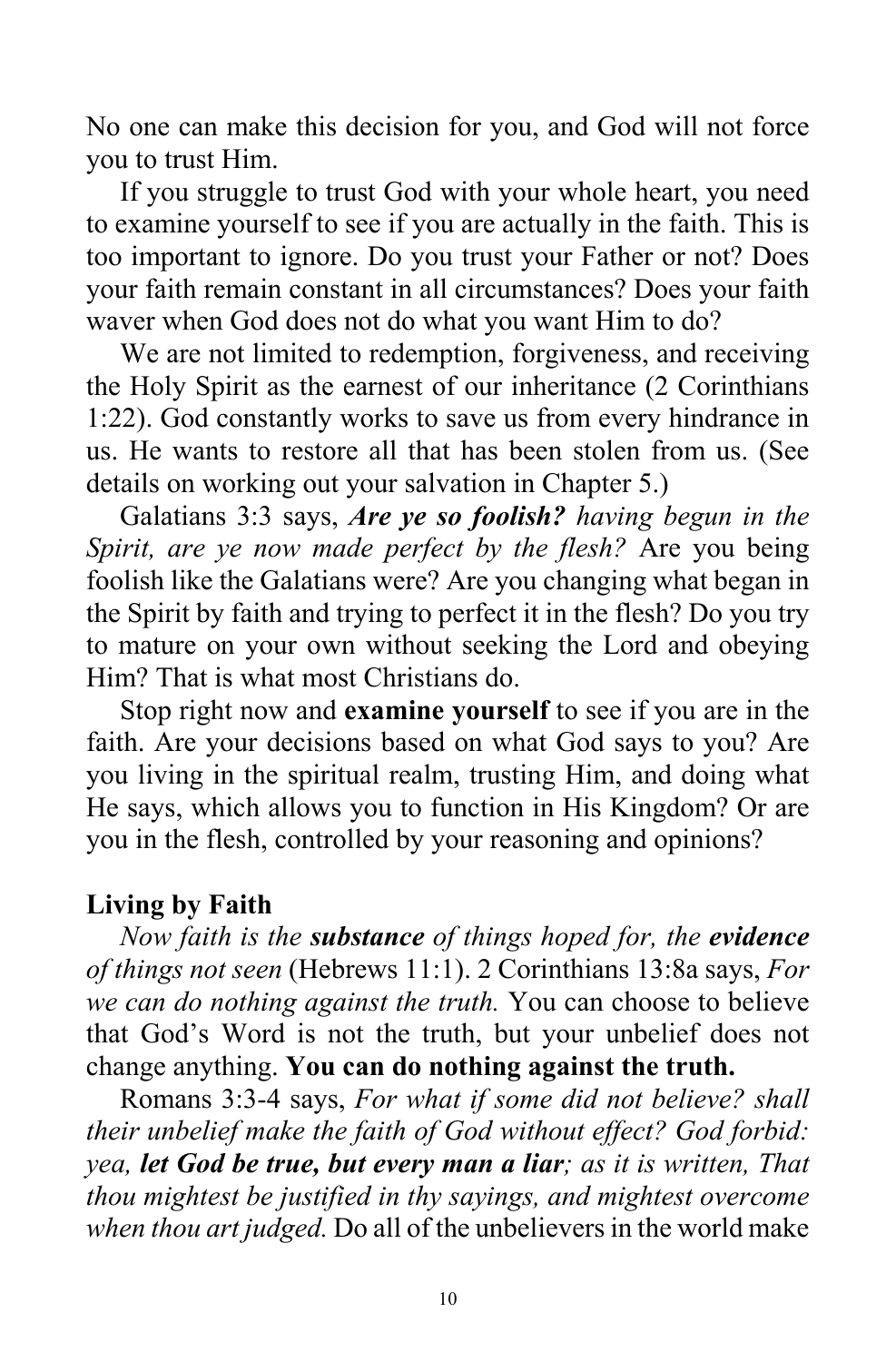our faith in God ineffective? Of course not!

Most Christians fail because they go along with the majority. In today's society, if the majority of people believe it is right, then it must be right. **It is not right if it does not line up with God's Word.** This is evidence of unbelief, but unbelief does not affect the truth.

**The Word of God is truth.** I am not talking about our interpretations of what the Word says but what the Author of the Book confirms is the truth. **Any doctrine contrary to clear scriptures is a lie.** This statement may offend you, but it is the truth.

*The just shall live by faith* (Romans 1:17b, Galatians 3:11b, and Hebrews 10:38a). There is no other option. If you want to be justified, you must live by faith. If you call yourself a Christian, but do not live by faith, you are not justified in the eyes of God. You were justified the moment you were saved by grace through faith.

At the moment you exercised faith in Jesus and His redemption, you were translated out of the kingdom of darkness and into the Kingdom of light (Colossians 1:13). You were justified (Romans 5:1).

The basic definition of **justified** is, *just as if I had never sinned.* When you are justified by faith, you do not have spots, wrinkles, or blemishes because you are part of the Bride (Ephesians 5:27). This is a work of faith, and justification remains if you continue to live by faith.

What is the simple definition of *living by faith*? **It is trusting God that He is trustworthy to do what He says He will do.** It is not enough to trust what He says through the Bible or directly by the Spirit. **You must trust Him!**

Because I trust God, I trust what He says. I have no trouble believing what He says because I do not require explanations from Him. I want to hear from Him so I can exercise my faith. Is that how you approach Him?

Romans 3:28 says, *Therefore we conclude that a man is*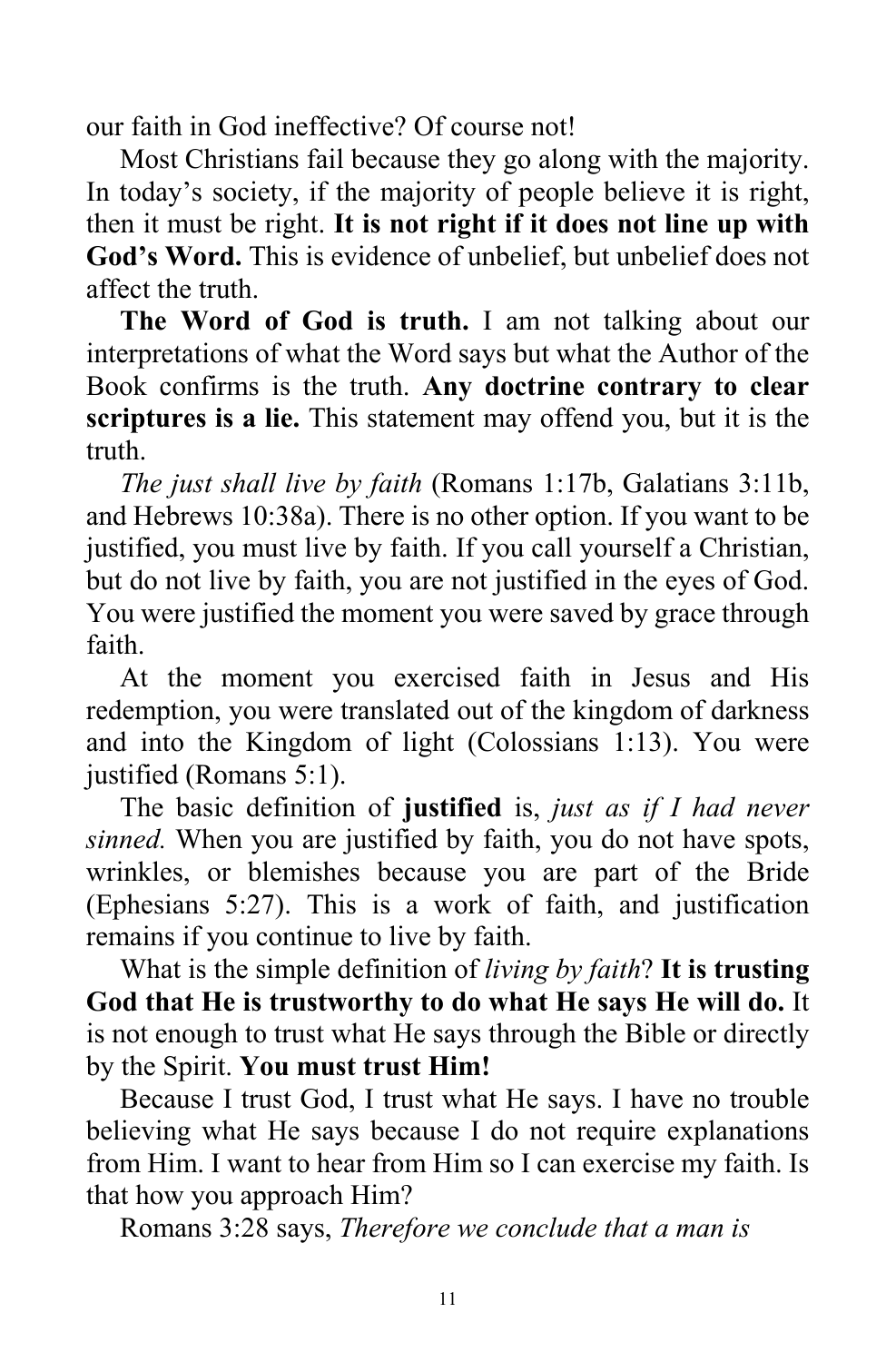*justified by faith without the deeds of the law.* People mix the law with faith and do good works to try to earn justification. This verse says we are justified by faith **without** the deeds of the law. **Our righteousness is in Christ alone.**

Romans 14:23 says, *And he that doubteth is damned if he eat, because he eateth not of faith: for whatsoever is not of faith is sin.* **Anything that we do that is not of faith is sin.** Faith is necessary for salvation, and it is the source of every gift from God, both now and in eternity.

James 1:6-7 says, *But let him ask in faith, nothing wavering. For he that wavereth is like a wave of the sea driven with the wind and tossed. For let not that man think that he shall receive any thing of the Lord.* **If you do not ask God in faith, you will not receive anything from God.** Do you believe this? Does your life show you believe it?

# **The Trying of Your Faith**

James 1:3 says, *Knowing this, that the trying of your faith worketh patience.* Part of the definition of **trying** is, *testing, trial, trustworthiness* (G#1383)*.* Because our faith needs to grow and be strengthened, God tests our faithfulness in everyday situations*.* Luke 16:10 says*, He that is faithful in that which is least is faithful also in much: and he that is unjust in the least is unjust also in much.*

Christians often make mistakes in this area. They try to be faithful in something important but do not practice faithfulness in everyday life. You must begin where you are. Choose to trust God in the areas He is working on today. Seek Him for direction. Obey what He says because you love Him. Prove your faithfulness by trusting Him with the little things in your daily life.

1 Peter 1:7 says, *That the trial of your faith, being much more precious than of gold that perisheth, though it be tried with fire, might be found unto praise and honour and glory at the appearing of Jesus Christ.* **Trial** is defined as*, a testing; by*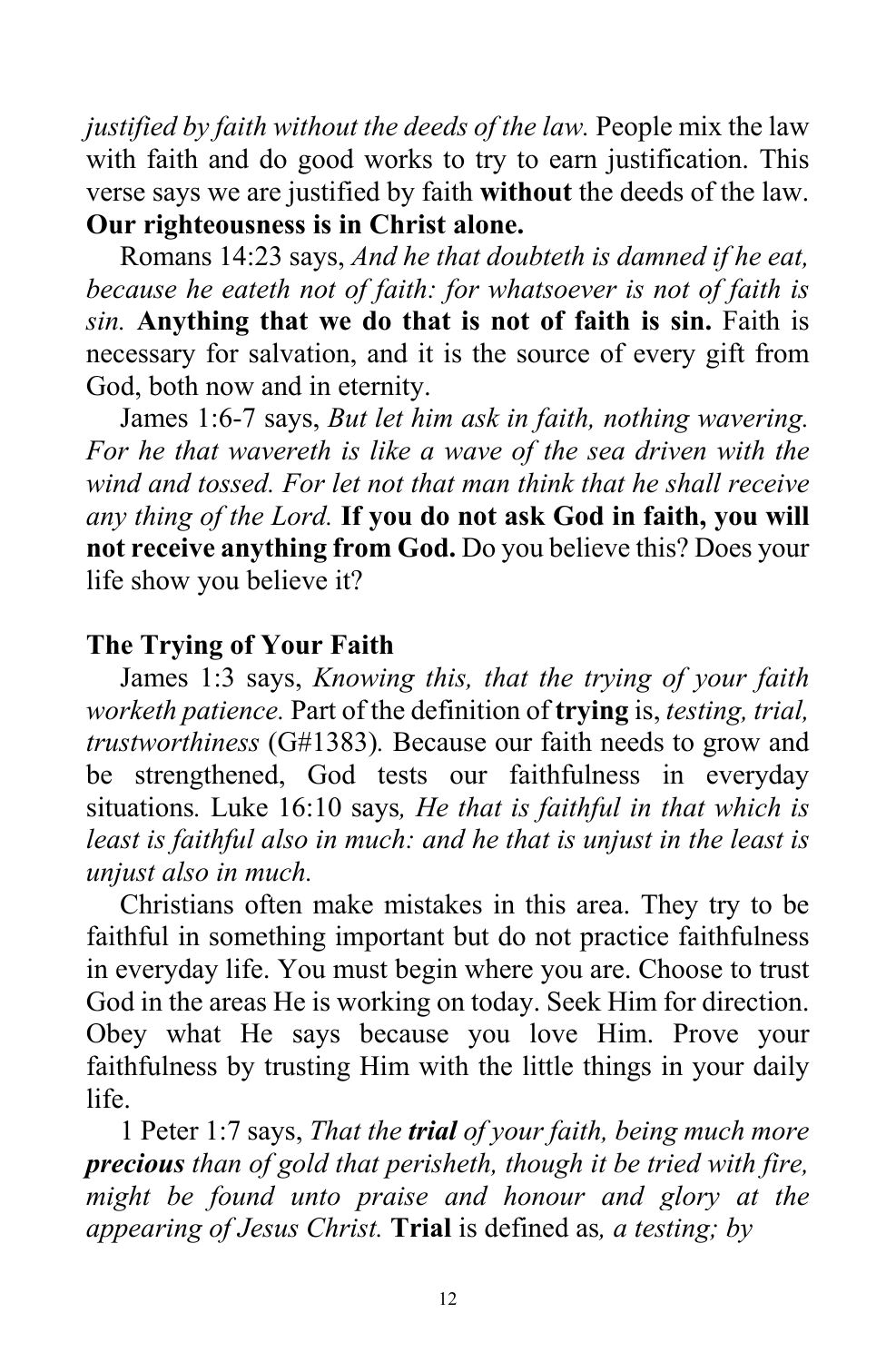*implication, trustworthiness:—trial, trying* (G#1383). **Precious** means, *valuable, i.e. (objectively) costly, or (subjectively) honored, esteemed, or (figuratively) beloved:—dear, honourable, (more, most) precious, had in reputation (G#5093).* 

**If you hope to honor God and become Christ-like, you need to expect and embrace the trial of your faith.** Are you peaceful and happy when your faith is tested? Or do you lose your joy when God brings trials to perfect you?

James 1:2-4 says, *My brethren, count it all joy when ye fall into divers temptations; Knowing this, that the trying of your faith worketh patience. But let patience have her perfect work, that ye may be perfect and entire, wanting nothing.* In this scripture, **temptations** means, *a putting to proof (by experiment (of good), experience (of evil), solicitation, discipline or provocation); by implication, adversity:—temptation (G#3986).* 

**God-planned trials unlock your inheritance.** When people pray for patience, they are actually asking God to send trials because that develops patience. After patience is worked, you become *perfect and entire, wanting nothing.* If your faith wavers, you will not receive **anything** from God (James 1:6-7). This is what the Word says, so why not believe it?

You are commanded to trust the Lord with your whole heart. If you desire to walk in greater spiritual levels, your faith must be operational. If your faith does not work, you must find out why; then repent and make the necessary corrections.

Do not be afraid when the Lord allows a little pressure and you stumble. As your faith deepens, new realms of your inheritance will be revealed. Faith is the key for walking in the fullness of what is available for you. This ongoing process will continue throughout your Christian life. 2 Corinthians 3:18 says, *But we all, with open face beholding as in a glass the glory of the Lord, are changed into the same image from glory to glory, even as by the Spirit of the Lord.*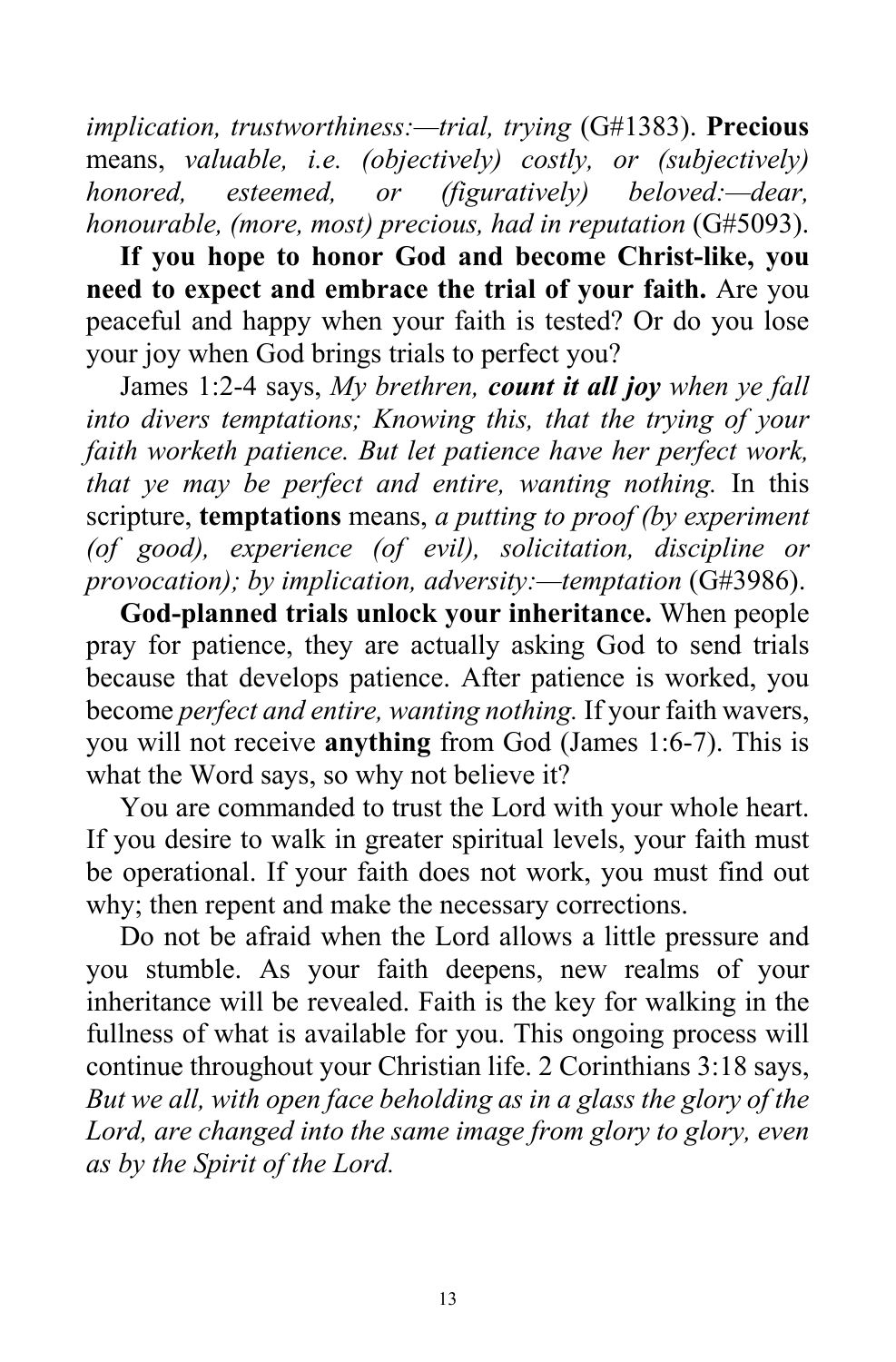# **Reference Verses for Introduction**

John 17:1-3 Hebrews 12:17 Hebrews 3:15 1 Corinthians 2:14 1 Corinthians 2 Hebrews 12:6 Hebrews 12:7-8 Matthew 13:16 2 Timothy 4:3 Romans 14:12 Revelation 14:10 Romans 8:16-17 Revelation 17:14 Revelation 2 Revelation 3 2 Timothy 3:12 2 Timothy 2:15 2 Corinthians 5:7 John 6:44 Romans 12:3 2 Corinthians 13:5 2 Corinthians 1:22 Galatians 3:3 Hebrews 11:1 2 Corinthians 13:8a Romans 3:3-4 Romans 1:17b Galatians 3:11b Hebrews 10:38a Colossians 1:13 Romans 5:1

Ephesians 5:27 Romans 3:28 Romans 14:23 James 1:6-7 James 1:3 Luke 16:10 1 Peter 1:7 2 Corinthians 3:18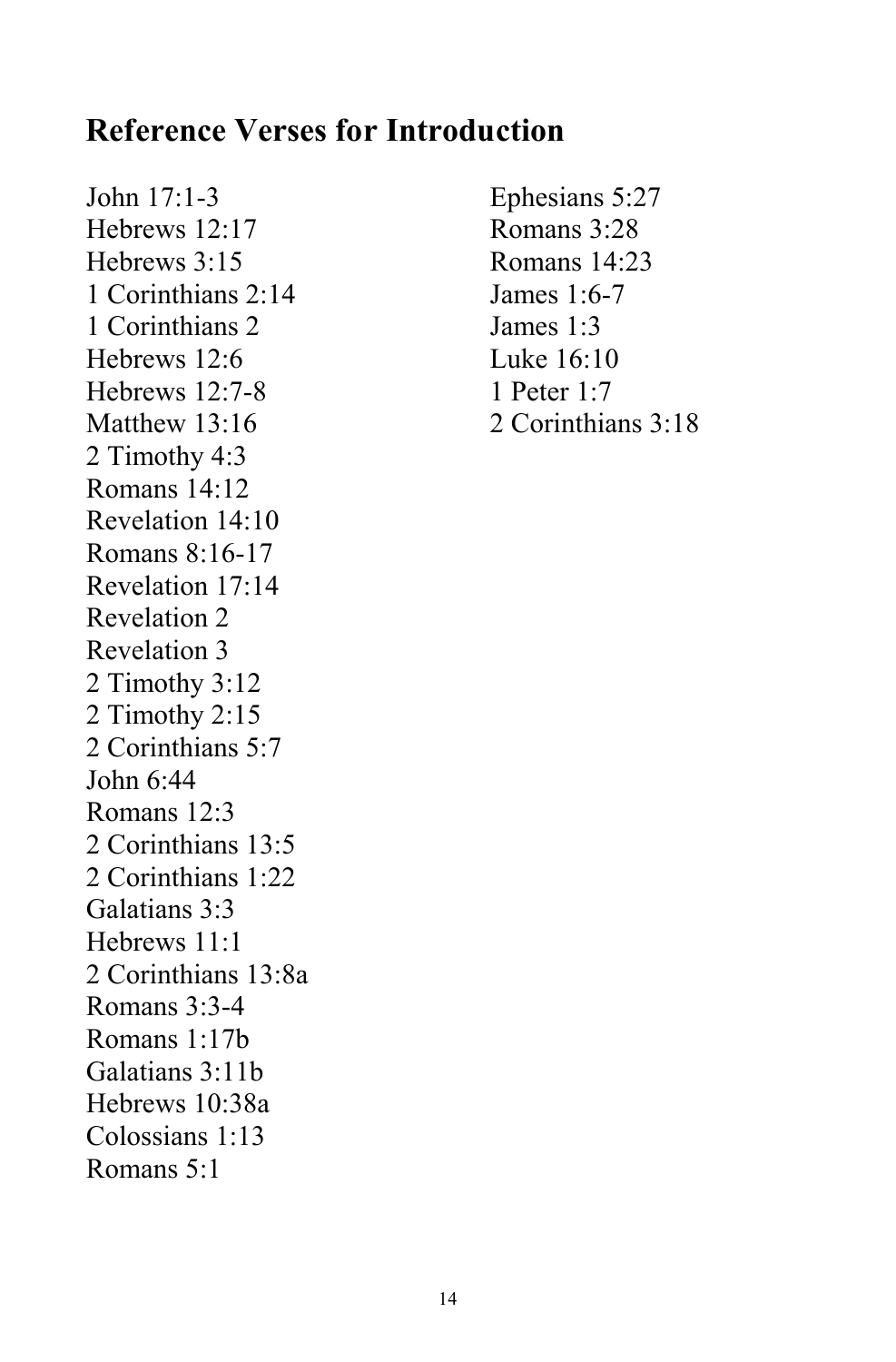# **Chapter 1 Who Are You?**

## **Examine Yourself**

2 Corinthians 13:5 says, *Examine yourselves, whether ye be in the faith; prove your own selves. Know ye not your own selves, how that Jesus Christ is in you, except ye be reprobates?* This verse is a commandment, not a suggestion.

Most Christians examine themselves from the position of being a good lord. They say, *I go to church and I do good things. I must be a good Christian.* They judge themselves to be good but may be completely deceived.

When God blesses you with ears to hear the truth, you will look at what you believe in a different way than you have before. Instead of processing with your natural mind, you will receive revelation from the Holy Spirit.

1 Corinthians 2:14 says, *But the natural man receiveth not the things of the Spirit of God: for they are foolishness unto him: neither can he know them, because they are spiritually discerned.* Your natural man cannot understand the things of the Spirit. **If you decide what a scripture means, you deceive yourself.**

#### **Are You Wise or Foolish?**

**The best way to become a fool and a liar is to disagree with God.** Are you wise in the eyes of God? Or are you a fool in the eyes of God? Are you a liar in the eyes of God? If you agree with and obey what God says, you are wise (Matthew 7:24-25). If you disobey what the Word says, you are foolish (Matthew 7:26-27). You can be wise one moment and foolish the next. Carnal believers move back and forth between the two.

When you are wise and obey what God says, godly fruit begins to manifest. Changes first take place in your **attitude**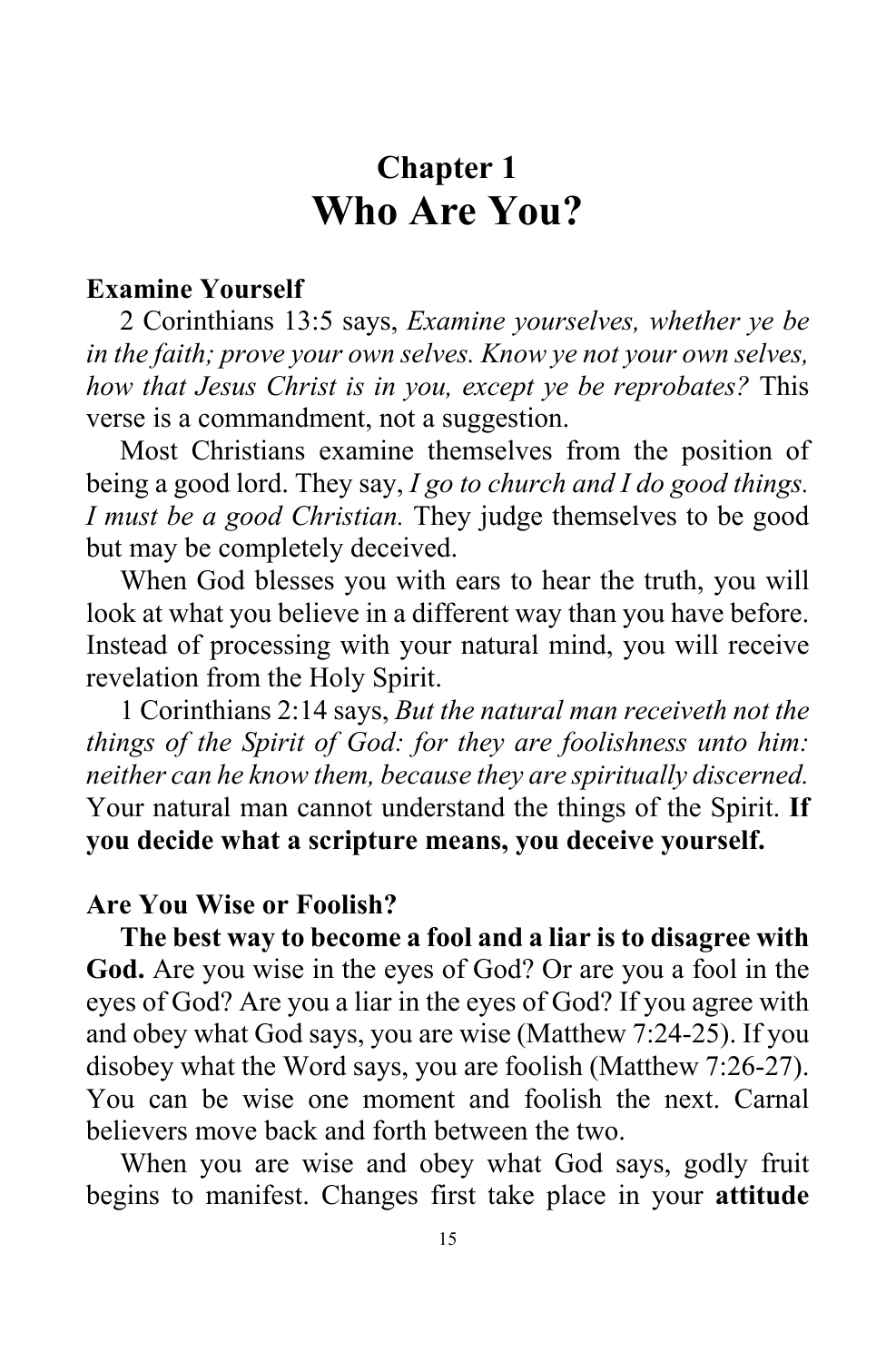toward the Lord; the way you think changes. This is part of the process of allowing the Holy Spirit to do His work in you. He changes what you believe, think, and how you act to agree with the Word of God.

Typically, those who function from the natural realm begin with a conclusion they believe is the truth. If they find clear scriptures that contradict their belief, their reasoning rejects them. **They adjust what the Word of God says to agree with what they have already chosen to believe.** This deception is rampant in the church today. Preconceived notions of what is true will deceive you every time.

It is the Holy Spirit's job to tell you the truth. You are required to study to show yourself approved unto God, a workman that does not need to be ashamed, **rightly dividing** the Word of truth (2 Timothy 2:15). Your natural mind cannot and never will be able to rightly divide the truth.

Truth is revealed and confirmed by the Spirit of God. Everything you believe should be confirmed by the Spirit before you release your faith into it. **Remember: what you think you know hinders you from knowing what God wants you to know.**

## **The Greatest Stumbling Block**

The truth that causes most believers to stumble is **establishing the Lordship of Jesus Christ**. In fact, this is the **greatest** stumbling block for every person. You might think that after all this time God would change His mind about requiring this of His children.

Why is God so immovable? Because He is God and He does not change (Malachi 3:6a). He is unrelenting because He is always right. We are the stubborn ones. Thinking we are right does not make us right.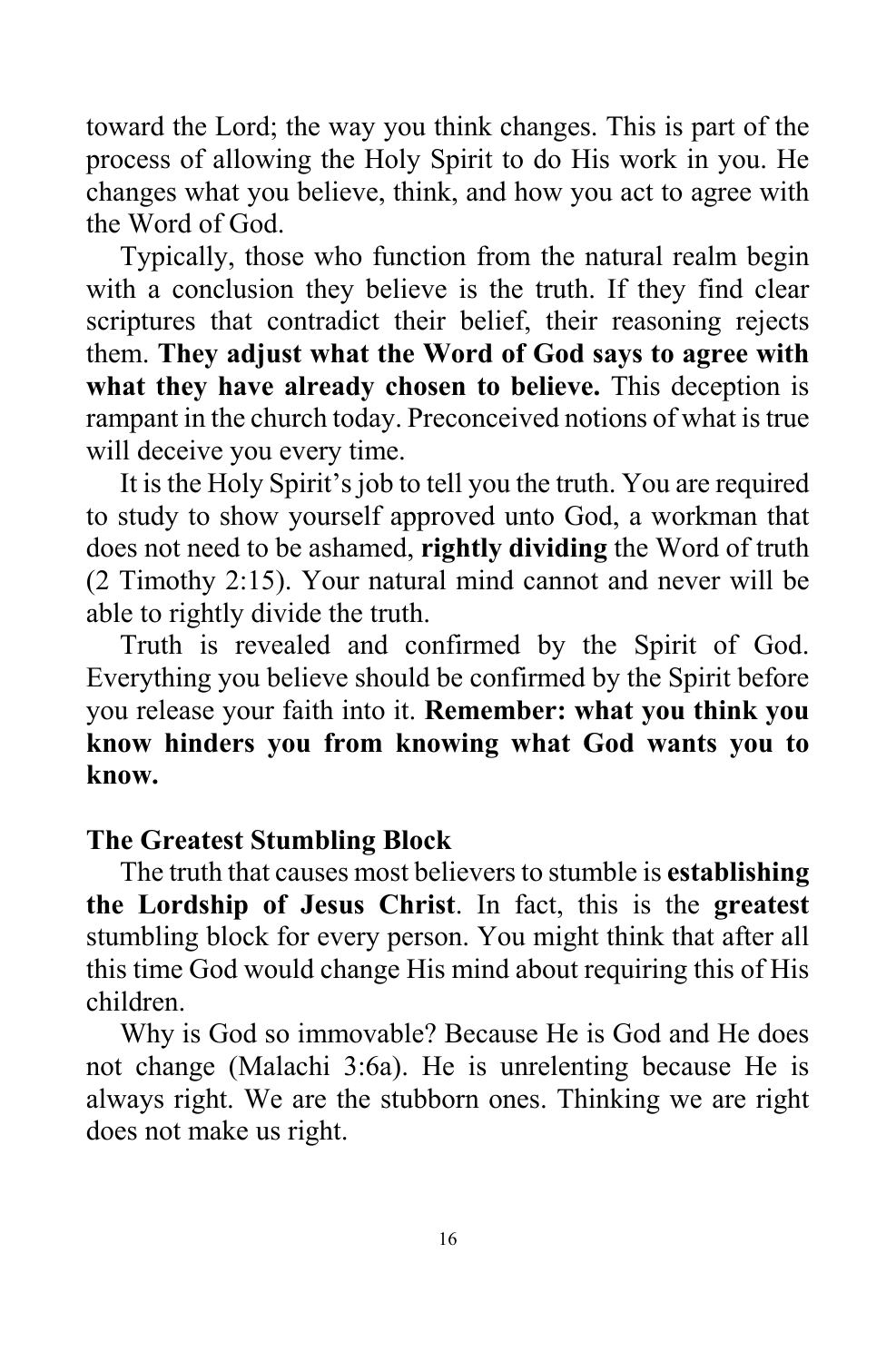#### **Who Are You?**

Who are you? Normally your response would be from the natural realm. *I am a plumber. I am an electrician. I am a teacher. I am a farmer. I am a preacher.* We respond based on what we think is important about who we are.

You may have a business card. Do you include fifteen things you are that are not so important? Most likely you only include your greatest title. What do you consider your greatest title? Is it based on the natural realm or the spiritual realm?

Paul and Peter described who they were when they addressed their letters. They began their letters as a *servant of the Lord* and an *apostle* of Jesus Christ (Romans 1:1, Titus 1:1, and 2 Peter 1:1). They put the title *servant of the Lord* higher than *apostle*.

**Do you consider being God's servant your highest calling?** Do you value what **you** have accomplished as more important than what **God** has done in you? Jesus said in Mark 9:35, *And he sat down, and called the twelve, and saith unto them, If any man desire to be first, the same shall be last of all, and servant of all.* That was not the answer they wanted to hear. In the flesh, we do not want to hear it either. Jesus said those who are the servant of all will have the highest ranking in His Kingdom.

This is the opposite of what most churches teach today. It shows how successful satan has been in deceiving God's people. Are you deceived in the same way? Do you resist being a servant of all? What is on your spiritual business card?

Christians who embrace being servants scare the devil. Your other titles do not make him nervous. If Jesus Christ is the literal, functional Lord of your life, satan cannot defeat you. Living in the Kingdom allows you to defeat him and helps defeat him in others.

When God tells you to do something in His Kingdom, He backs up whatever He tells you to do, and the devil knows it. *A servant of the Lord* is the last title satan wants you to have. He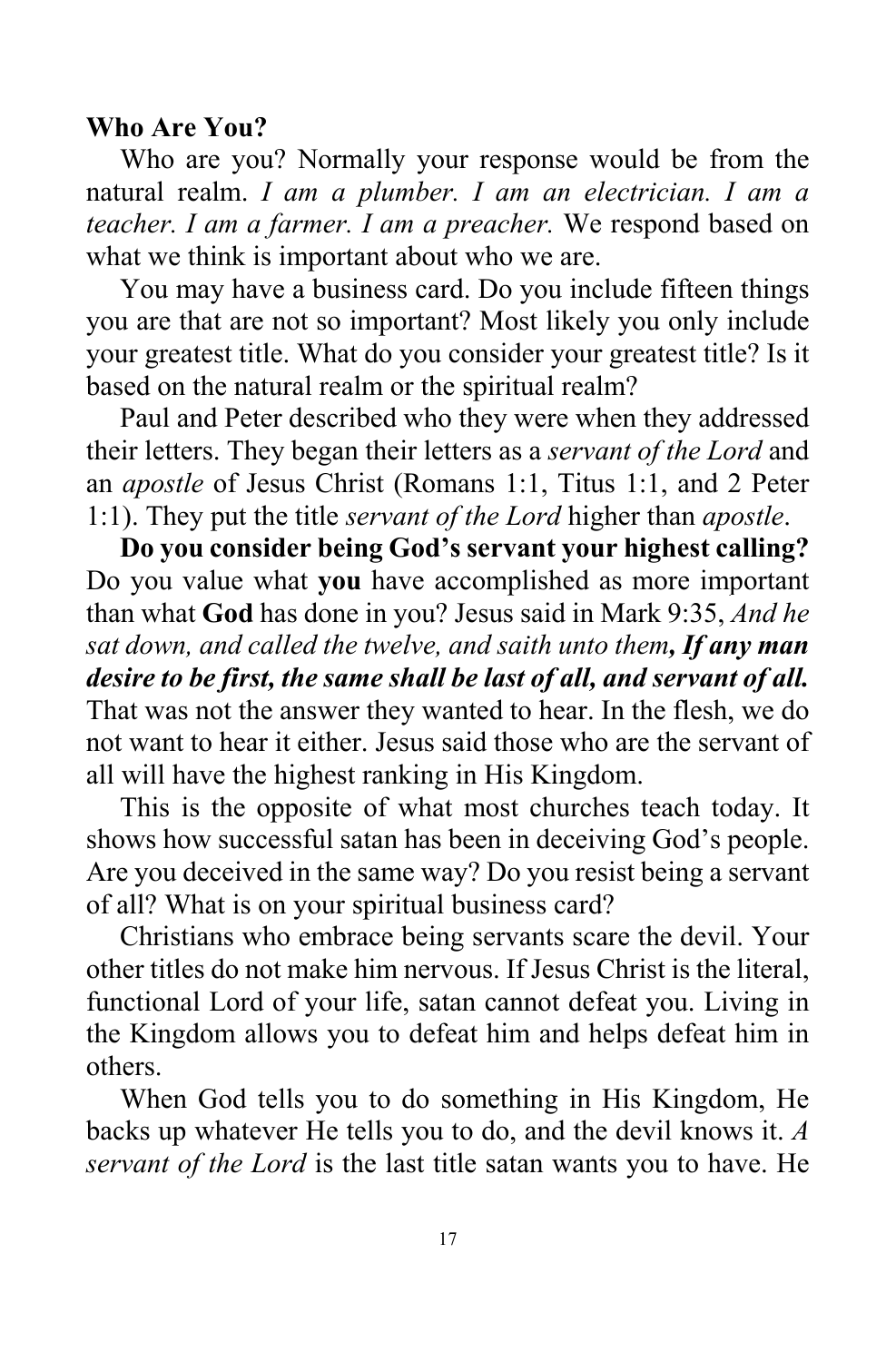does not care if you are a bishop or have a Doctorate of Theology degree, as long as you are not a servant of the Lord.

# **Who Do You Want to Be?**

Do you want to be who your flesh and satan want you to be, or do you want to be who God wants you to be? satan wants you to be ignorant of who you are in God's Kingdom. He wants your faith to be released into the negative. If you struggle with condemnation and believe you are a failure, you believe what satan says. He does not care if you are a good or bad lord, as long as you are not who God says you are.

1 Corinthians 12:18 says that God sets every member in the Body as it pleases Him. **God alone decides who you are.** You do not get to vote on it. Your pastor, church group, or spouse does not vote on it. **God decides.** Your only choice is whether or not you agree with Him.

When God looks at you, He sees the end from the beginning (Isaiah 46:10). Right now you may be in seed form. God looks at the seed in you and knows exactly who and what that seed is intended to become. He plants the seed of who you are meant to be on earth and in eternity. The only condition is that you follow His instructions.

It is exactly the same as God seeing a mature oak tree when He looks at a tiny acorn. All the necessary elements for the mature tree are found in the seed. In fact, the seed contains the genetic make up for that unique oak tree. God sees the unique individual you are destined to be even when you can only see the seed.

Who do you truly want to be in your heart? Do you want to be the person your flesh wants you to be? That nature is yielded to satan, either consciously or subconsciously. It is the nature that lives in the tree of the knowledge of good and evil. The sinful nature has already been judged and condemned by God. Is that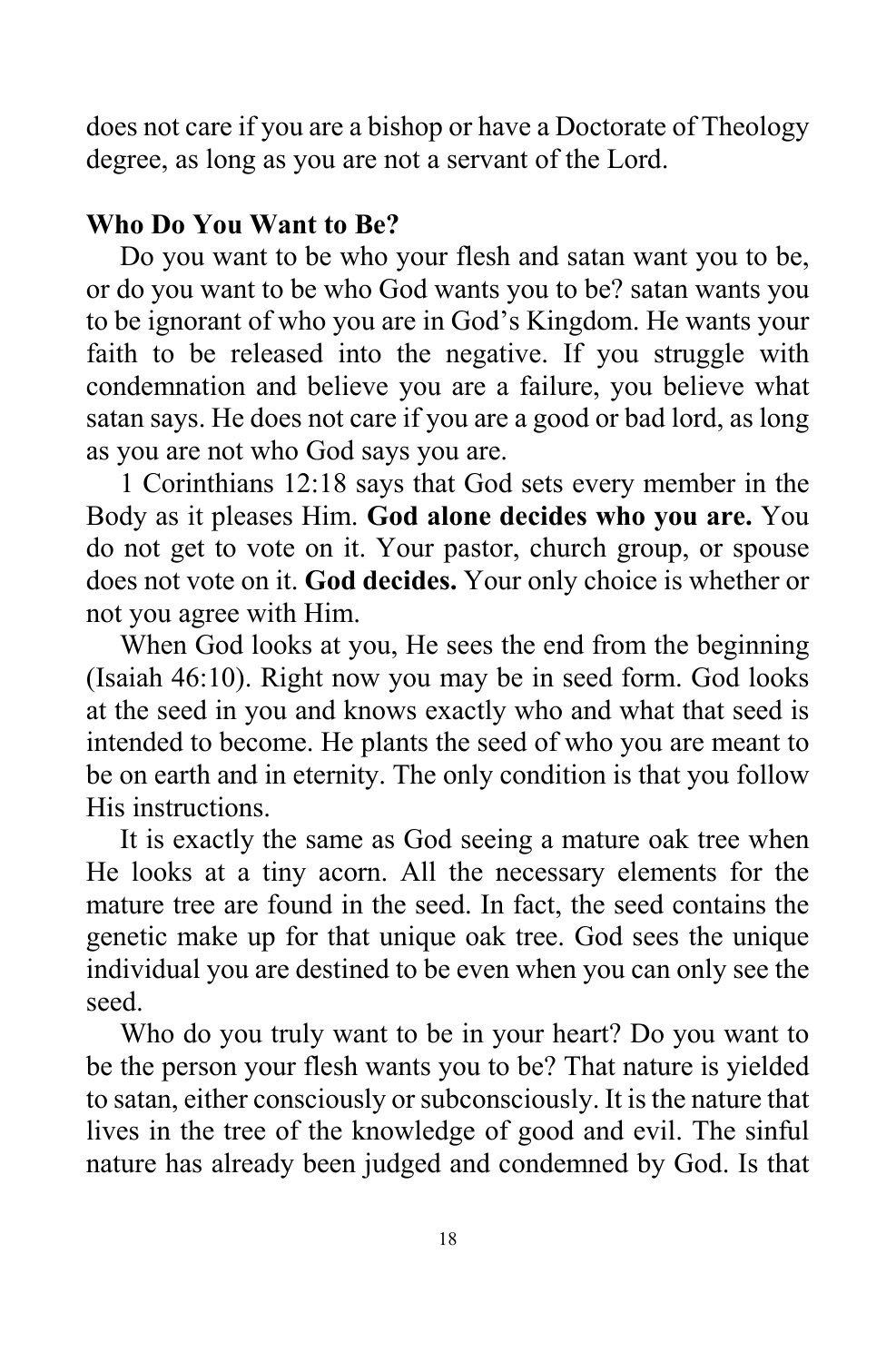who you want to be? Your fruit reveals your heart's desire, so what does your fruit reveal?

## **Where Do You Live?**

Romans 8:3 says all sin is condemned in the flesh. **You cannot refrain from sinning while in the flesh.** Is that where you want to live? Your flesh has already been condemned. Just because you know or do good things occasionally does not mean you are in the Spirit. You are merely in the *good side* of the tree of the knowledge of good and evil, but satan has access to both sides of that tree.

**What we do in this life determines our eternal rewards.** God gives us the opportunity to serve Him every moment of every day. We need to grasp the difference between what has temporal value and what has eternal value. This understanding will change our lives.

**Every single thing you do in the Spirit has eternal value.** The same work that is done in the good part of the carnal nature has temporal value. It will burn up. Obedience to everything God initiates will reap a reward. It has nothing to do with the act itself. If you obey God when He tells you to wash dishes, you receive an eternal reward. If He tells you to minister in a foreign land, you receive an eternal reward.

**Do not limit your obedience to what you think of as being spiritual.** Glorify God in all you do. The question to ask is, *Do my actions bring glory and honor to God?* Glory is credit due God, and God does not want credit for anything He does not do. He wants to manifest **through you** in every part of life, but no one deserves to have God manifest through them.

If you take credit for what God does through you, then you rob Him of His glory. Isaiah 48:11 says, *I will not give my glory unto another.* In 2 Samuel 6:6-7, when Uzzah touched the glory of God, he dropped dead on the spot. It is obvious that touching God's glory is a serious offense.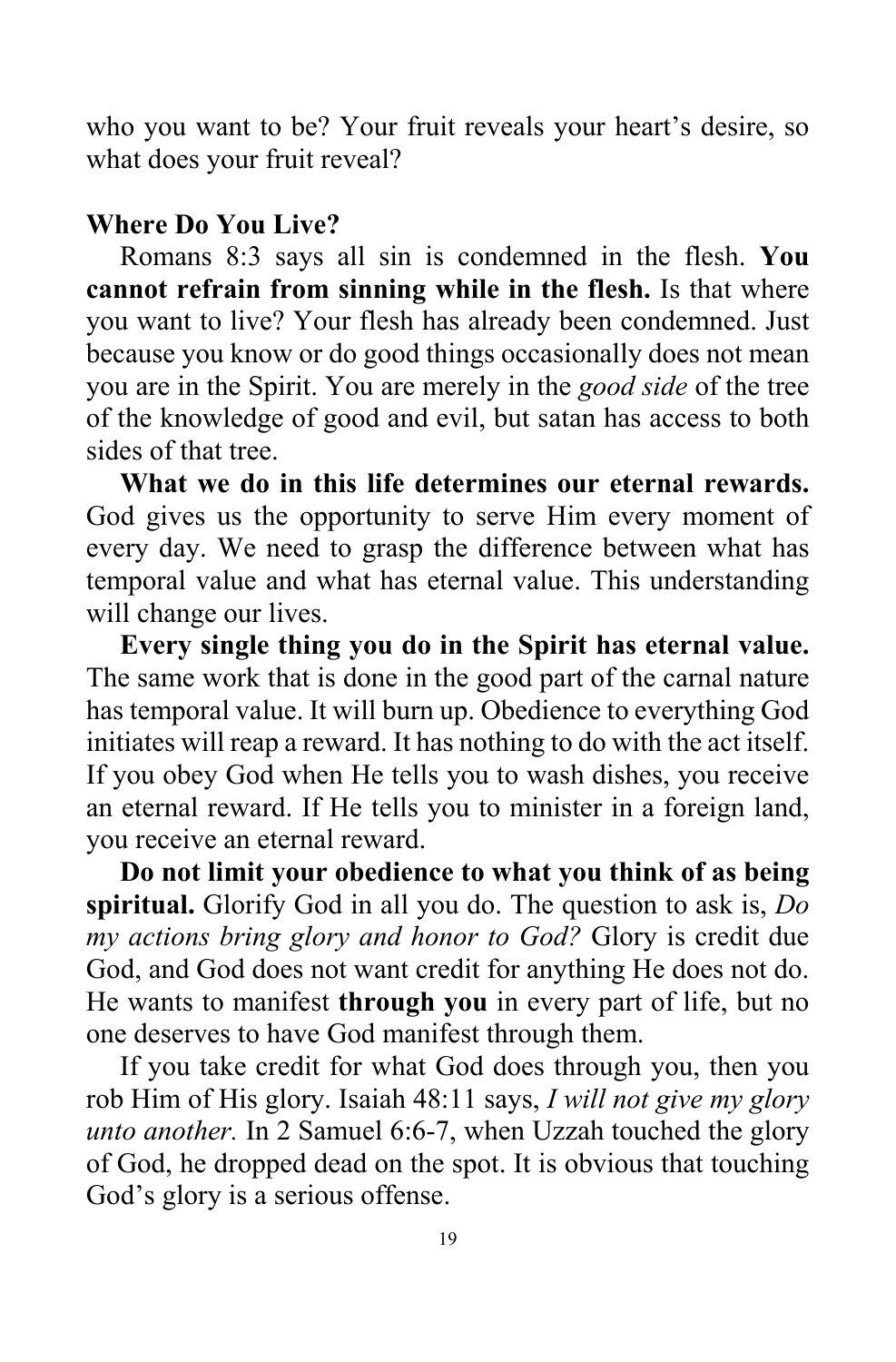#### **The devil's Tactics**

satan comes as an angel of light to deceive us (2 Corinthians 11:14). He tempts us to use our natural minds to understand the Gospel. If he can persuade us to use natural learning methods, it is easy for him to take us captive with ways that seem right. These methods only work in the old nature.

When you live in the new nature, every tool satan has is useless. He has no access to destroy you. He can only get access through a lie he has already established in your mind. He does not have access to your spirit. This is why the battle for victory is fought in your mind. This is why you are commanded to bring every thought captive to Christ (2 Corinthians 10:5). You will never defeat satan if you do not allow your thoughts to be changed and renewed by the Holy Spirit.

Your spirit was sealed when you were saved (2 Corinthians 1:22). Before salvation, satan had full access to your mind. You yielded to him, whether it was through anger, rebellion, fear or any other sin. It could have been ways that seemed right or selfrighteousness.

He uses these accesses in your carnal nature. If he cannot stop you from becoming a child of God, his number one priority is to stop you from growing up in God's Kingdom. He never stops trying to steal, kill, and destroy (John 10:10a).

The devil does not want us to learn about the Kingdom of God, our inheritance, or the gift of eternal life. He does not want us to know who we are in Christ. He does not want us to understand the new nature and how it is developed in us. He wants us ignorant of the fact that **God is making an original, unique creation in each of us**.

Two kingdoms exist in the spiritual realm: the Kingdom of God and the kingdom of darkness. You have a choice. You can choose to stay in the old nature, but there are consequences for that choice. You were born in that nature, but you can reject that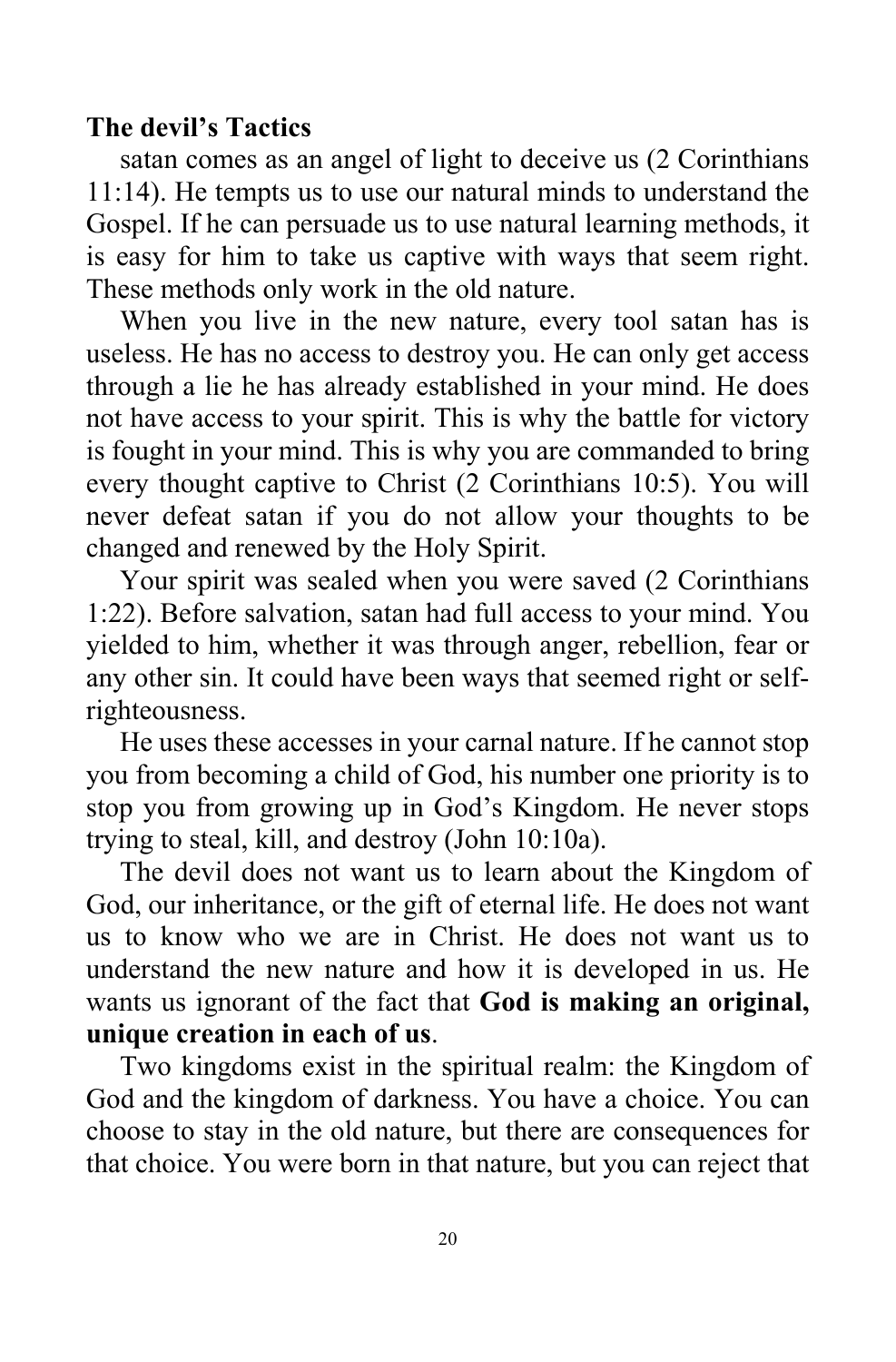nature, move into Christ's nature, and embrace who God wants you to be.

God chose you before you were born. God has already provided whatever is needed for you to become who He called you to be in His Kingdom. **It is** *impossible* **to be who God wants you to be while you are in the Adam nature.**

One of satan's deceptions is to convince you there is a third choice. He tries to make you believe that as long as you are doing good works, you are good. **You are not good because there is no third choice.**

Your choices are not evil, good, or best. They are evil or best. The enemy of the best is good, not evil. If you are evil, you know you are wrong. At least you are honest about it. If you are deceived, you believe you are good, but you are not! Righteousness is only available in Christ.

## **Great in the Kingdom of God**

The Lord said the least one in the Kingdom is greater than John the Baptist (Matthew 11:11). John the Baptist came before the Kingdom manifested by the Holy Spirit at Pentecost. Jesus said the least in the Kingdom is greater than John the Baptist.

Do you consider yourself insignificant in the Body of Christ? Do you not believe what Jesus says about you? **You are part of His Body.** He knows what your part is worth. If you consider yourself as the least, your potential is still greater than anyone who is outside the Kingdom. The Spirit came **on** the prophets of old, but He lives **inside** you.

When you are humble, Jesus is the absolute Lord of your life. He directs every step of your life; therefore, every step has eternal value. Jesus said in Luke 19:17 that those who were faithful in the little things would be made rulers over many cities. Where you will rule in eternity has nothing to do with having a high calling. It has to do with being who you are called to be and your faithfulness to that calling.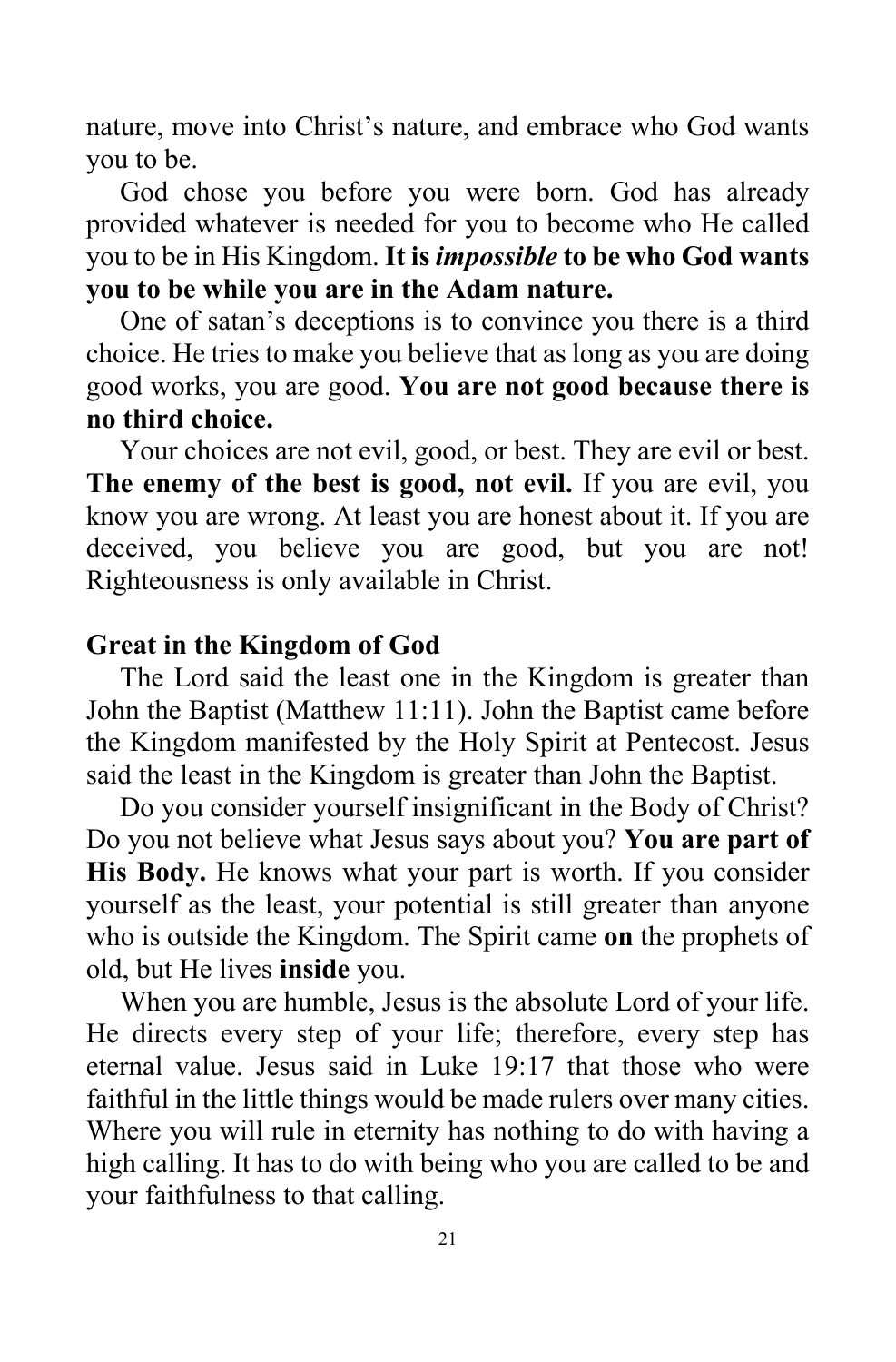Revelation 17:14 tells us that those who come with the Lamb when He wages war with the enemy have three specific qualifications. They are **called**. They have been invited to be a specific part of the Body of Christ. They are **chosen**. They have allowed Jesus to transform them into who they are called to be. They are **faithful** to function as that person in His Body.

Those who will rule and reign with Him must meet these conditions. Faithfulness is not determined by having a successful Christian ministry. It is based entirely on being faithful to the specific plan God has ordained for you as an individual.

#### **Give satan No Place**

You do not belong to satan! He did not create you! **Stop identifying with your old nature.** You are who God says you are even if His work in you is not complete. Believing what God says is the key to reaching the fullness of your inheritance.

It does not matter if you know what God called you to be or not. It matters that your lump of clay stays on the potter's wheel. Are you letting Him do what He wants to do in you? He has a vision of who you are, and He is removing everything that does not agree with what He already sees. His Spirit is authorized to teach you everything you need to know to fulfill His purposes for you.

One of my favorite hymns is Have Thine Own Way, Lord. One verse says,

*Have Thine own way, Lord. Have Thine own way. Thou art the potter, I am the clay. Mold me and make me after Thy will, While I am waiting, yielded and still.*

Never forget that God sees in fullness. Isaiah 46:10 says God sees the end from the beginning. If you are yielded to the Holy Spirit, neither satan nor any other power in the world can stop God from doing what He has authorized to be done. It does not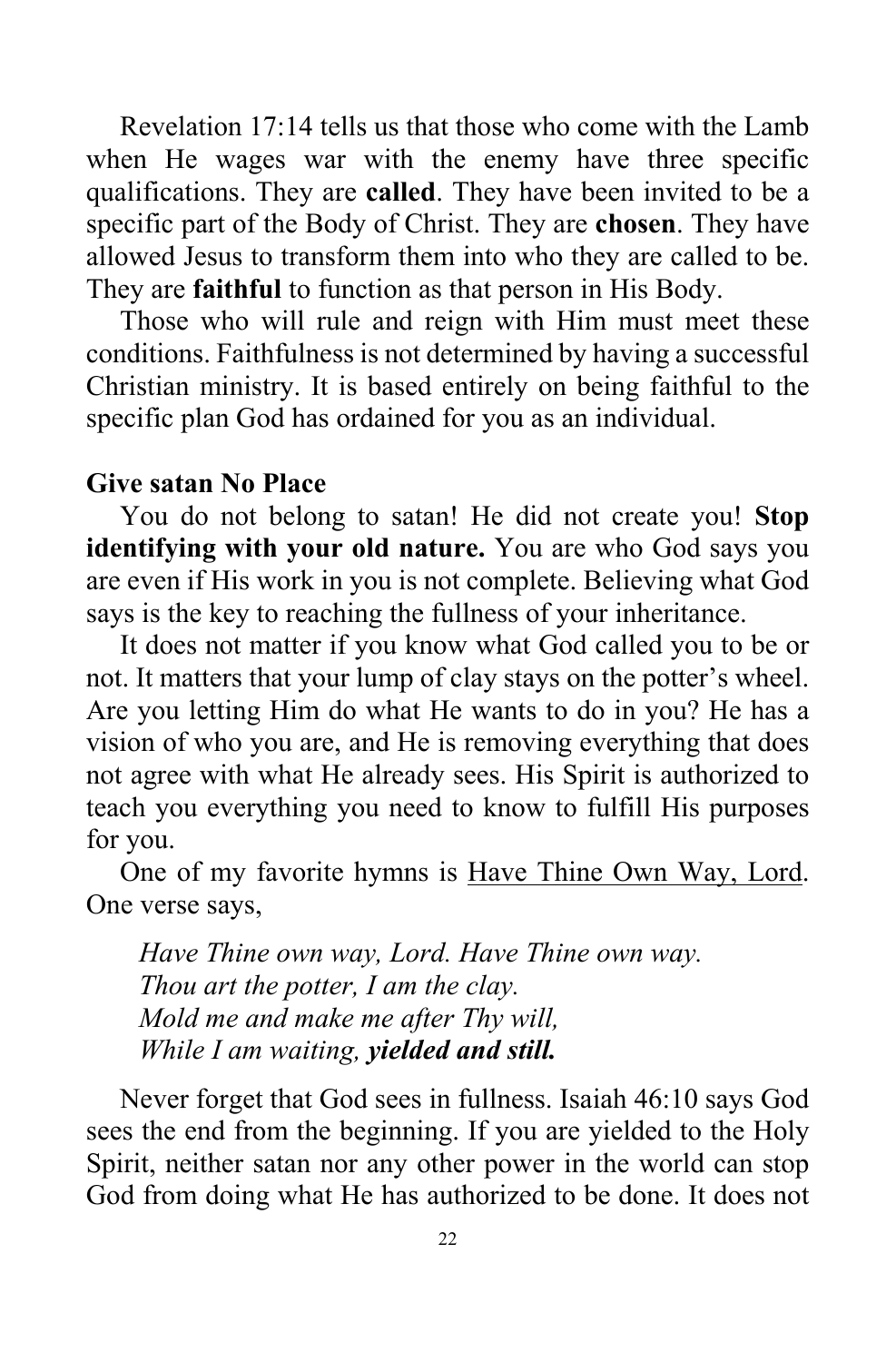matter if you just began or are nearing the end of your life. Simply stay on the potter's wheel.

If you stay on the potter's wheel and submit to the Lord, God looks at the fullness of your decision. The opposite is also true. You will suffer loss if you refuse to let God do His work in you. Have you already suffered loss*?* Now is the time to humble yourself, confess your sin, and repent. This will dramatically change your future.

#### **Story of Dr. Keith Jenkins**

Dr. Keith Jenkins is our international coordinator and one of the apostolic ministers I have trained. He did not come from a state of rebellion like I did. He was a *hotshot* minister while he was getting his PhD. He prayed for people, saw people healed, and led many to the Lord. The Spirit of the Lord moved on him and a lot of good things happened through him.

The problem was, he was the lord of his ministry and was proud of what he did. When he heard me teach, he could not accept that what he had done from his lordship was going to burn up. He saw the fruit of what happened through him, and it had value to him. It was hard for him to face the fact that his works did not have eternal value.

Aaron Ross and I had a long conference in his home in Derby, England. The living room of the house was tiny. Three people came the first night: Keith, his landlord, and his fiancée, Louise. Because there were only three people the first night, I asked the Lord if we were to cancel the other meetings. He said, *No. Keith advertised the conference, and you are to preach every session he advertised.* I ministered five days. After the first session, it was only Aaron, Keith, Louise, and me.

Even after five days, he kept thinking, *Surely there must be something good in all that I have done.* It did not take long for Keith's pride to be exposed. He finally cried out to God and said, *I cannot believe I did nothing that had value.* The Holy Spirit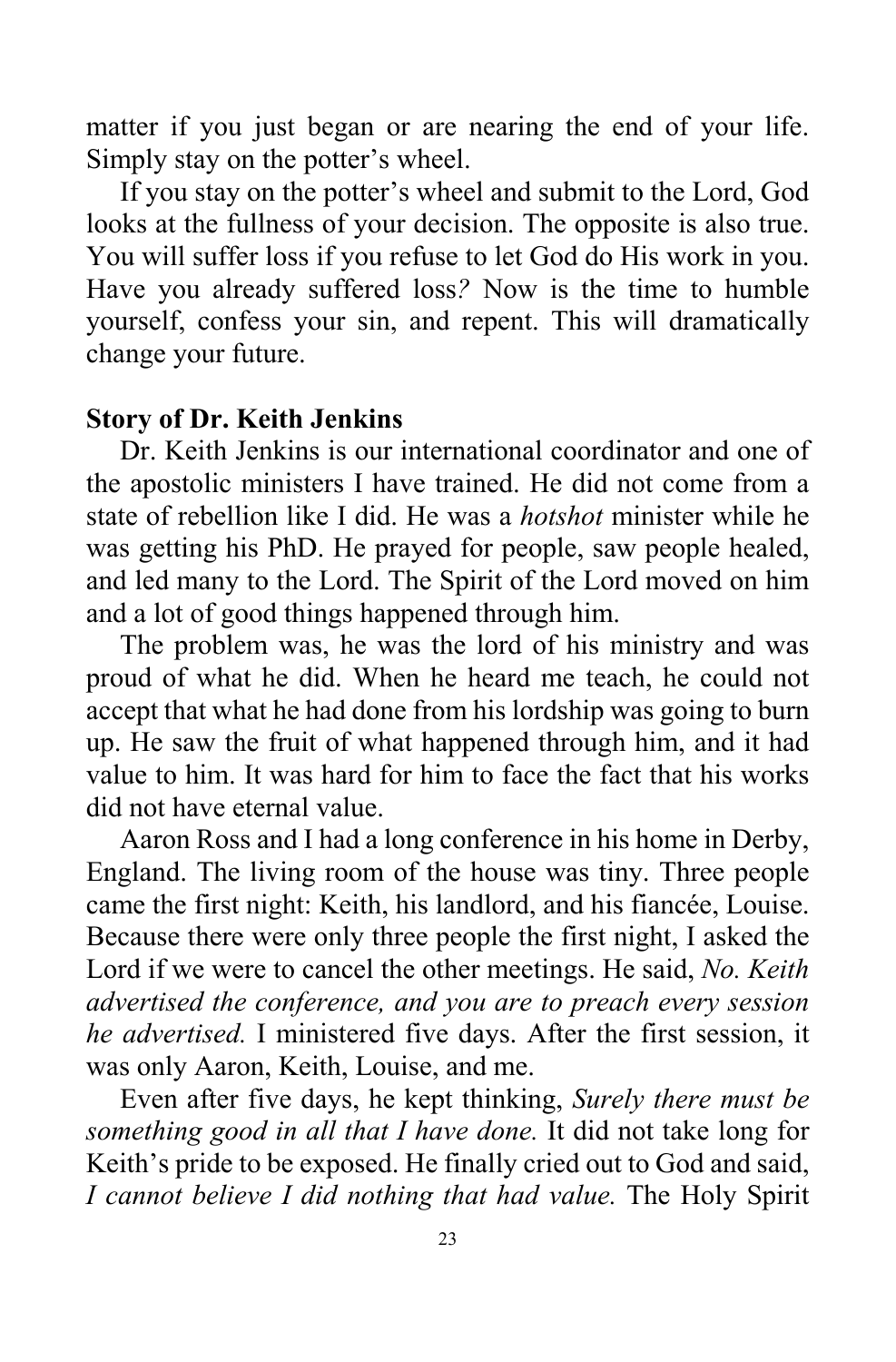came on him strongly and God spoke clearly. *Everything you have done in My name is as filthy rags in My sight* (Isaiah 64:6). *It has no value whatsoever in the Kingdom.*

Keith completely gave up, and his lordship problem was dealt with that day. He was easy to train because he never looked back. He went on to be ordained as an apostolic minister. He chose to embrace the truth, confess his sin, and repent from his heart. He had been deceived because he spent time with those who were thought to be mature. In the process, he learned ways that seemed right.

#### **New Creation**

Paul feared that having preached to others, he would become a castaway (1 Corinthians 9:27). The Amplified Bible (Classic) says, *But [like a boxer] I buffet my body [handle it roughly, discipline it by hardships] and subdue it, for fear that after proclaiming to others the Gospel and things pertaining to it, I myself should become unfit [not stand the test, be unapproved and rejected as a counterfeit].* He saw that being cast away for unfaithfulness was possible.

What about you? Do you have this kind of the fear of the Lord? You can make excuses for your old nature. You can ignore the truth that God condemned all sin in the flesh (Romans 8:3). Or you can believe the truth and repent.

You have a new nature. You have been commanded to bury the old nature and live only in the new nature. You were not designed to have two natures. Joshua 24:15a says, *choose you this day whom ye will serve.* It is simple. You either choose your old nature or your new nature, which is the nature of Christ.

From the moment you were saved, God began the process of making you a new creation in Christ. 2 Corinthians 5:17 says, *Therefore if any man be in Christ, he is a new creature: old things are passed away; behold, all things are become new.* **New creature** means, *original formation (properly, the act; by*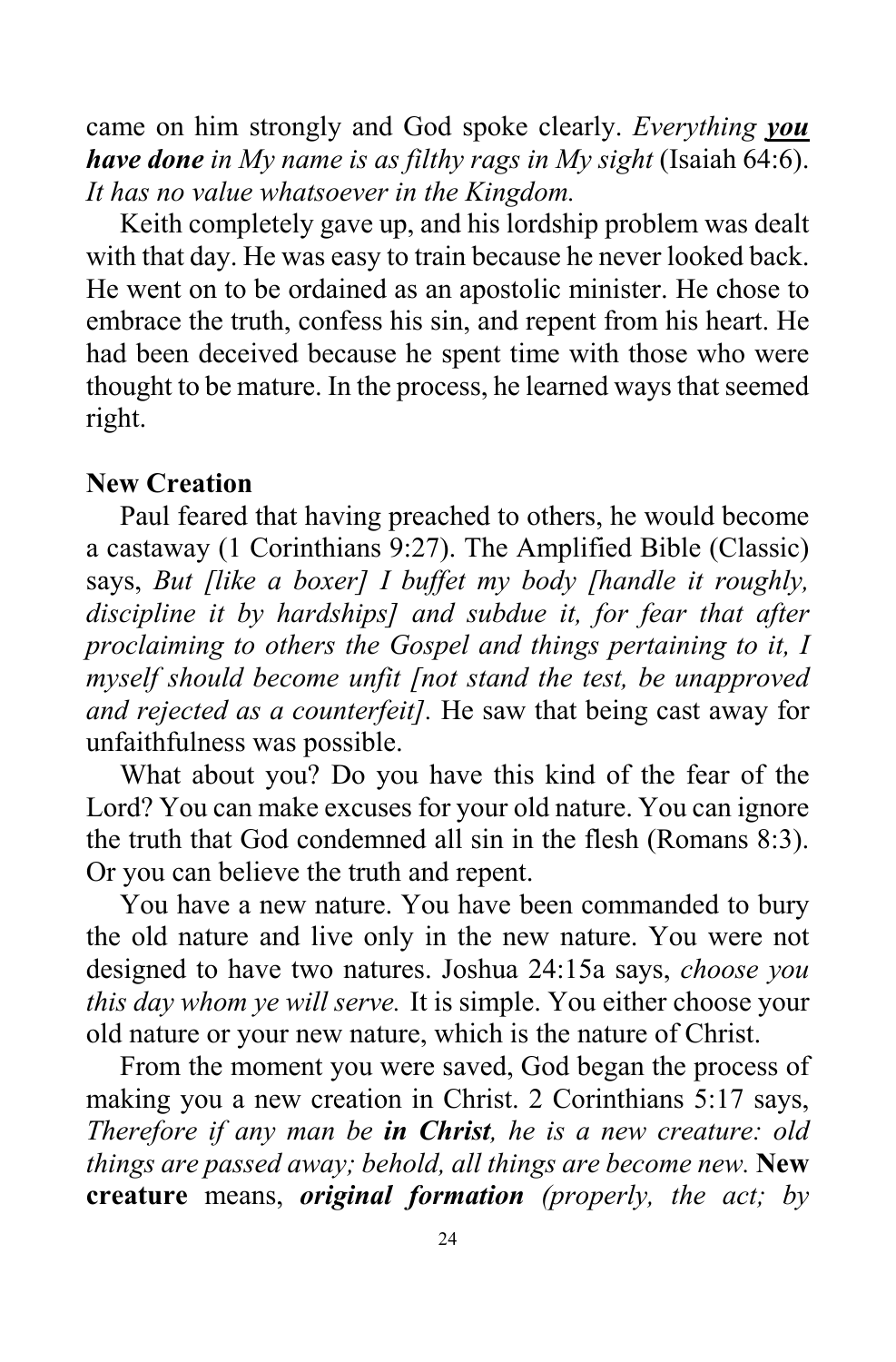*implication, the thing, literally or figuratively):—building, creation, creature, ordinance* (G#2937). Notice this verse says you become new **in Christ**. Do not make a career of old things passing away. Stay in Christ and receive this promise!

Expect your mind to be renewed as it is washed by the water of the Word (Ephesians 5:26). You can have the mind of Christ even though you were carnally minded in the past. In Christ, **satan has no place.** This does not mean you are perfect. It means you are **consistent.**

Of all the saints in the past, present, or future, **there will never be another person like you.** Who you are is as rare as a snowflake. We all have the potential to have Christ's nature and be part of His Body, but no two parts are exactly alike. **You are an original, unique, one of a kind creation in God's Kingdom.**

#### **Glory to Glory**

2 Corinthians 3:18 says, *But we all, with open face beholding as in a glass the glory of the Lord, are changed into the same image from glory to glory, even as by the Spirit of the Lord.* When you are faithful where you are, then more will be given to you (Matthew 13:12). The Lord intends for you to be changed and moved from glory to glory.

When God called me into the ministry, my first calling was as a student. The Spirit of the Lord enabled me to be a good student. I expected Him to teach me what I needed to know. If I had a question, I asked Him and believed He would answer me. I dealt with my doubts, so my faith worked consistently. I wanted to eradicate any area the devil could use to keep me from being who I was called to be.

I am a part of the Body of Christ and so are you. I am called to be a part of the Bride and so are you. I am uniquely different from everyone else in the Body and so are you. I glorify God in my life and so can you. The Father's will is done in my life because of the choices I have made. The same can be true for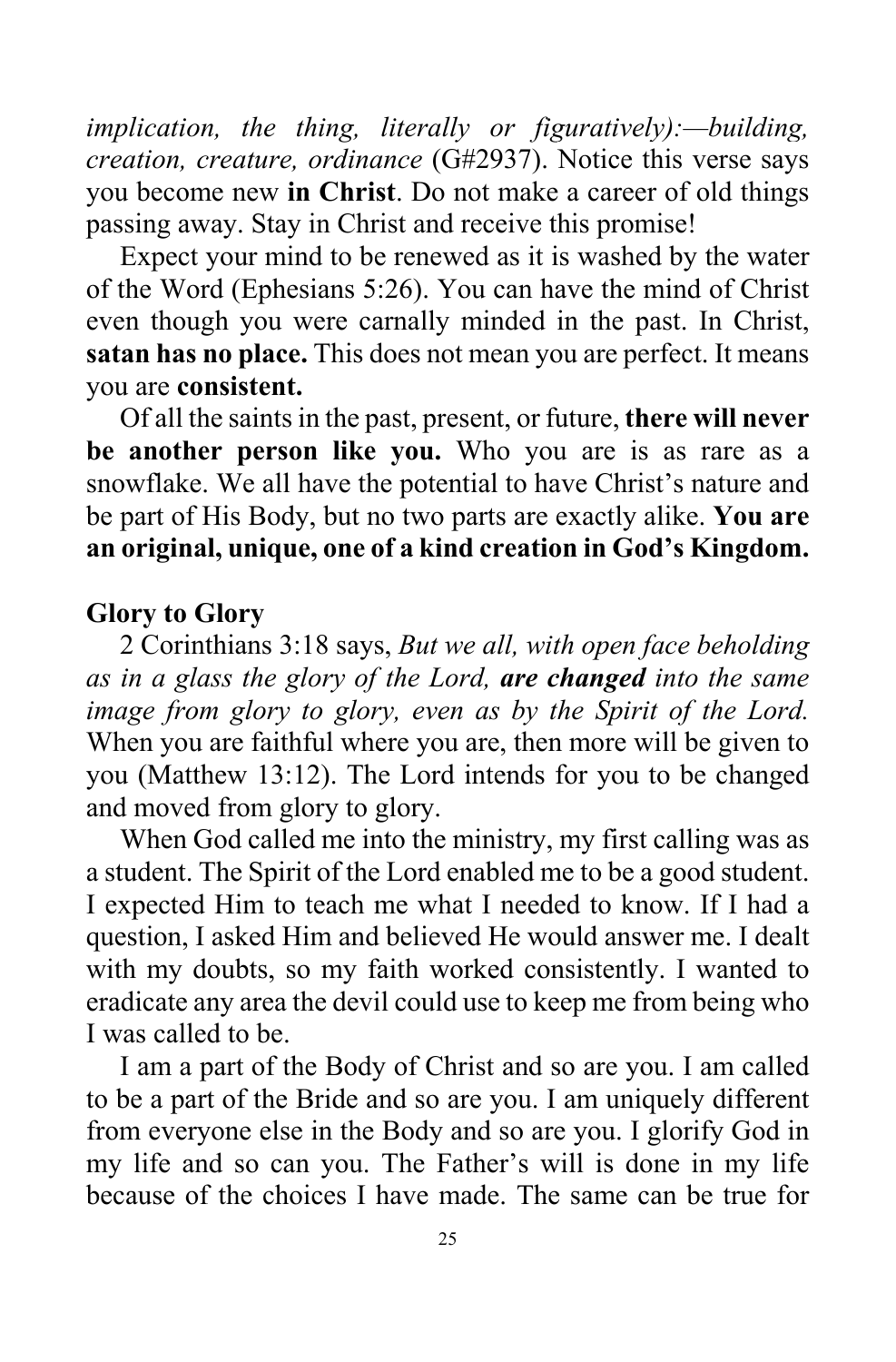you. I cooperated with God, and the Holy Spirit removed anything that tried to stop me. You can do the same thing and receive the same results.

## **The Right Attitude Toward the Old Nature**

I do not identify the old nature as being me. I count it dead like Paul instructed in Romans 6:11. Anything from the old nature that originated from satan, either directly or indirectly, I renounce. I may have yielded to it in the past, but I renounce it now. Any part of me that was formed through the Adam nature and is not who God says I am, I count as dead. The man satan influenced is not who I am.

Paul considered his old nature as dead even though the entire work had not been completed. If it worked for Paul and it worked for me, it will certainly work for you. You must answer these questions honestly to find out where you are spiritually.

- $\Rightarrow$  Have I made the choice to count my flesh as dead? Why or why not?
- $\Rightarrow$  What is hindering me from following Jesus with my whole heart?
- $\Rightarrow$  What lies from my old nature continue to hold me captive?

**The new creation formed in you reflects the level of your trust in Jesus as your Lord.** Most people do not trust the Lord with their whole heart, and that limits how much He can do. If you want to change quickly and dramatically, you must trust Him with all of your heart. Why not begin now? Choose to trust Him and He will do His work in you.

Many believers think that trusting God with all of your heart means every part in you trusts Him. I know this sounds like the same thing, but it is not. I made the **choice** to trust Him with all of my heart, and then He dealt with the areas in me that were not in agreement with this choice as He renewed my mind.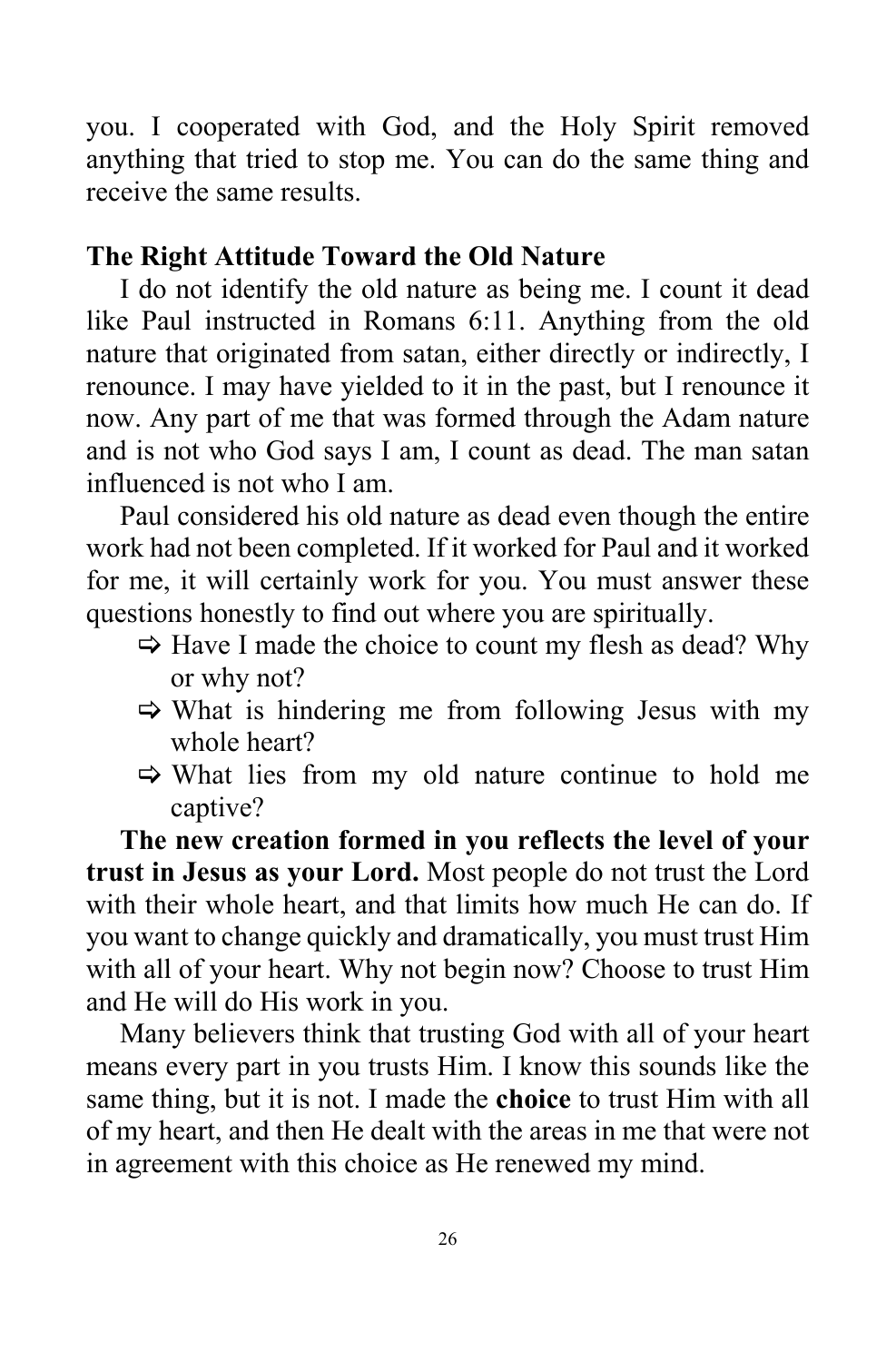#### **The Hotel Parable**

To explain trusting the Lord with all of your heart, I use the illustration of a large hotel having a thousand rooms. Every room is some part of your nature. Maybe in fifty of those rooms you trust God, but you have nine hundred and fifty rooms you do not trust Him with.

We tend to open the doors one at a time. In one decision I chose to give God the master key, which opened all one thousand rooms. He can open any door He wants, any time He wants.

satan tried to deceive me. He said God would open all the doors at once, and it would be overwhelming. He said everything I did wrong would be brought to light at the same time. **God does not do that.** He starts with one room and has fellowship with you there. Then He deals with another room that hinders you from going to the next level until that room is cleared out.

There could be one room with fifty things in it that must be dealt with before that whole room trusts God. He gives you the grace to work on one area at a time. When He decides it is no longer time to work in that room, He shuts the door and locks it. Everything else in that room is covered by grace until it is time for the Spirit to deal with it. It is not held against you.

God already sees what is behind every door in your hotel. **Why not give Him the master key so His work can be completed in you?** In this way, you are renewed day by day and become like Christ. It is time to be honest and admit what you have allowed satan to do because of ignorance, unbelief, or rebellion.

## **Your Choice**

In 1 Timothy 1:13-14 Paul says about himself, *Who was before a blasphemer, and a persecutor, and injurious: but I obtained mercy, because I did it ignorantly in unbelief. And the grace of our Lord was exceeding abundant with faith and love*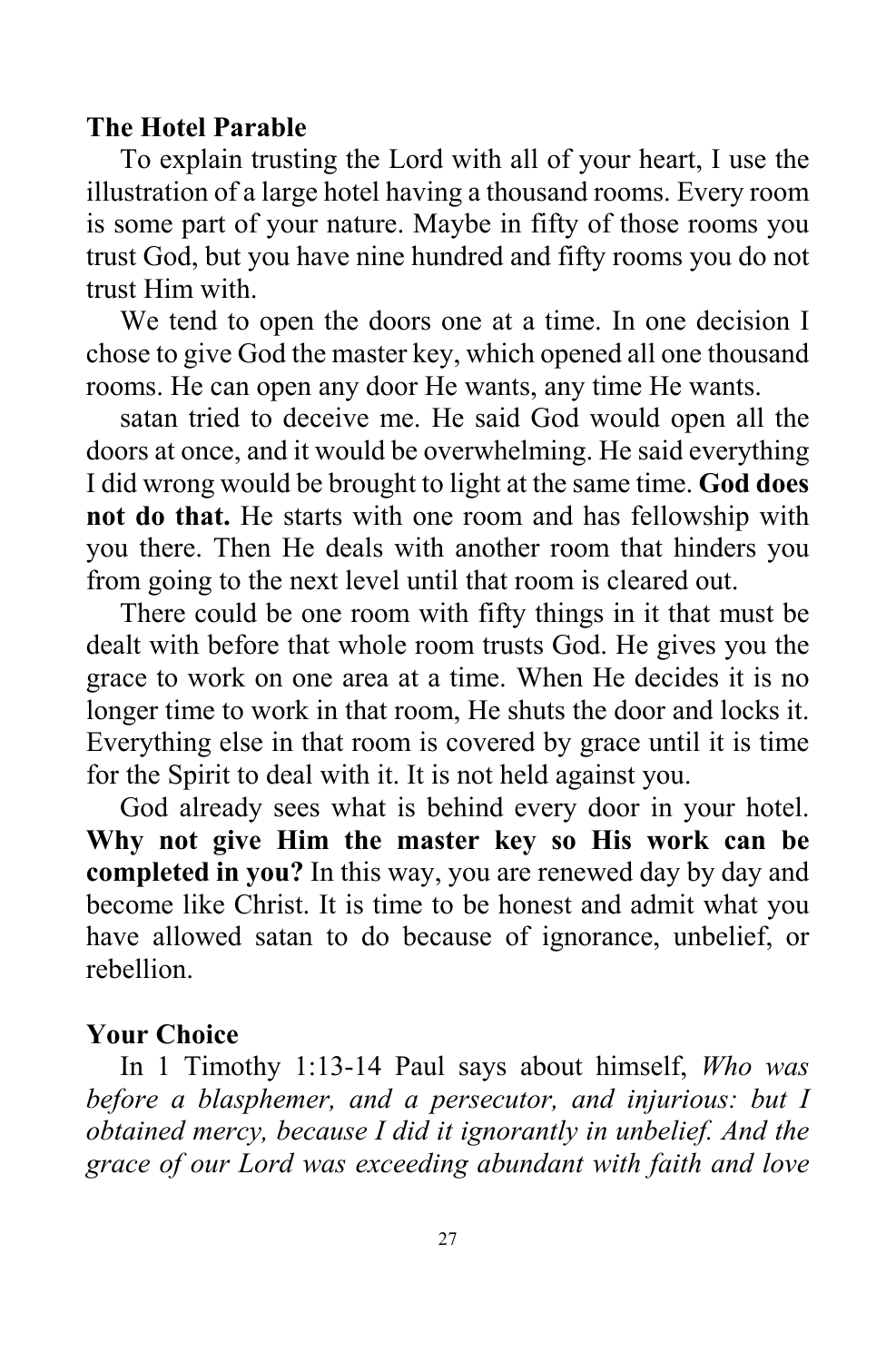*which is in Christ Jesus.* Paul persecuted the church but received more abundant grace because he did it ignorantly.

God does not judge or condemn you. He is trying to keep you safe from eternal judgment. The Holy Spirit helps you see which works originate from satan. Why would you want to defend something satan did? You should want to get rid of satanic, fleshly works so they can be replaced with God's work.

God gives everyone the opportunity to choose Him. He does not override your freedom to choose, but He influences your decision. satan does the same. He cannot make you choose the wrong direction, but he tries to influence you as well.

**If you are not yielding to God, you have already yielded to satan.** You are in his kingdom, and he has access to you. There are limits to what God will allow satan to do, but he can make your life miserable. The choice is yours. You alone will stand before God and receive the consequences of your choice.

We are warned in Revelation 3:5, *He that overcometh, the same shall be clothed in white raiment; and I will not blot out his name out of the book of life, but I will confess his name before my Father, and before his angels.* This scripture will put the fear of the Lord in you. Why would He say He will not blot out your name unless it is possible? Your guarantee is found in overcoming your flesh and satan. **The decisions you make now determine your position in eternity.**

# **The Age of Grace**

We are living in the age of grace, but what happens when grace runs out? What if God decides to end His grace? In the Old Testament, when they broke certain laws, they were stoned to death. Deuteronomy 18:20-22 tells us that if a prophet spoke a false prophecy one time, he was put to death. How many professing prophets today would still be alive under that rule?

In Acts 5:1-5, Ananias and Sapphira lied to the Holy Spirit and dropped dead on the spot. The time between when they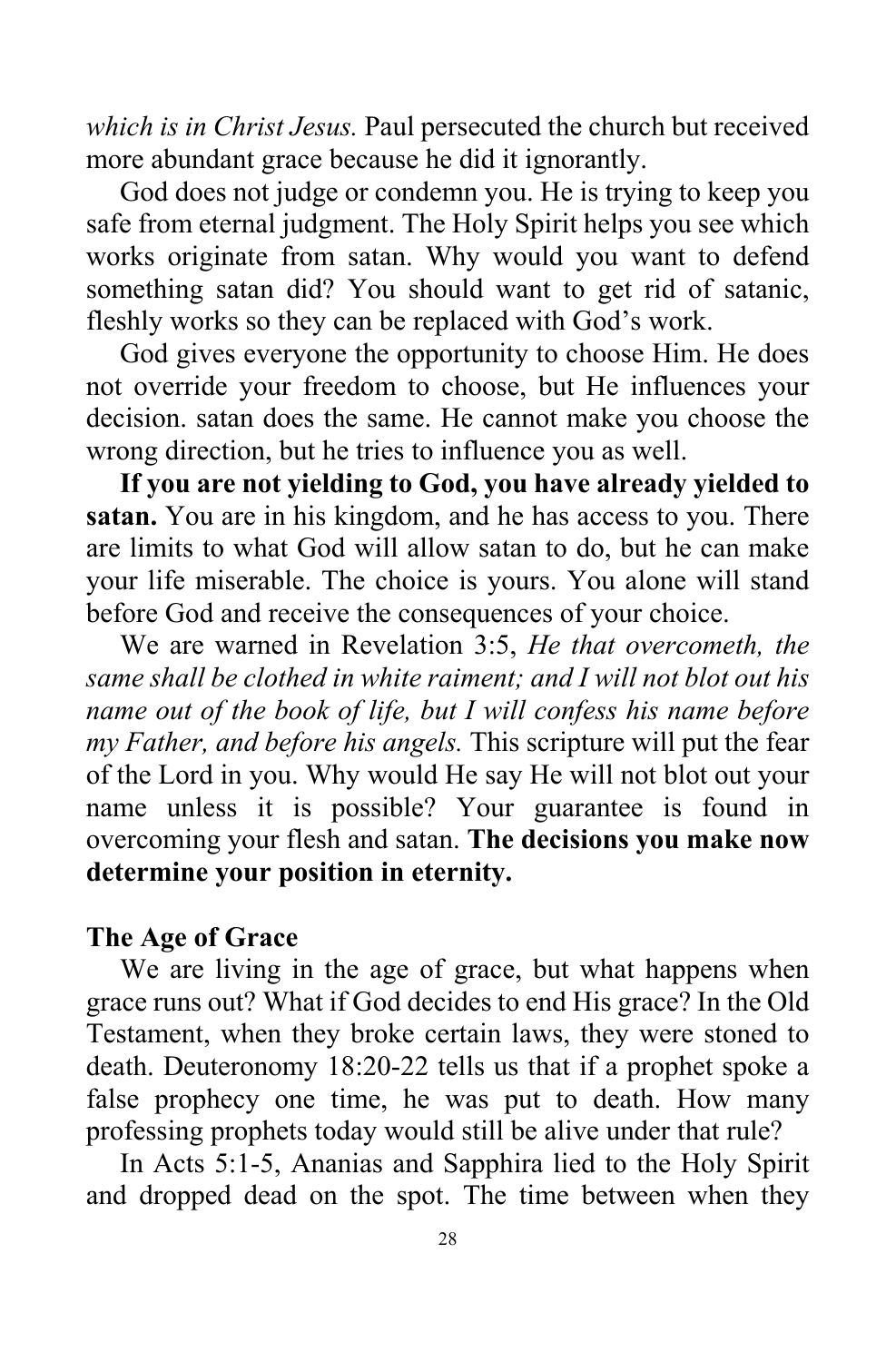sinned against Him and when judgment took place was instant, and that was in the church age.

We have been in the church age for over two thousand years. The time between disobedience and judgment has been drawnout. Whether you notice it or not, it is now becoming shorter. The time for procrastination is decreasing. 1 Peter 4:17 says, *For the time is come that judgment must begin at the house of God: and if it first begin at us, what shall the end be of them that obey not the gospel of God?*

We tend to ignore the scripture that says, *Behold therefore the goodness and severity of God* (Romans 11:22a). We disregard Matthew 10:28, *And fear not them which kill the body, but are not able to kill the soul: but rather fear him which is able to destroy both soul and body in hell.* You cannot demand grace.

Exodus 33:19 says, *And he said, I will make all my goodness pass before thee, and I will proclaim the name of the LORD before thee; and will be gracious to whom I will be gracious, and will shew mercy on whom I will shew mercy.* This truth is repeated in Romans 9:15 and 18. If everyone in the world thinks God ought to give someone grace and He does not, it is His decision to make. He is the Lord God. Who do we think we are to question Him? God will make His choices; now is the time to make your choice.

#### **The Decision is Yours: Who Are You and Who Will You Be?**

Who you serve determines who you are. God has already decided who you are. **Are you going to become who God already says you are?** If you are, then Jesus must be the functional Lord of your life consistently. If you will not trust Him, yield to Him, and are unwilling to change, you have already made your choice. Thankfully, repentance is available and you can make a different choice.

You are God's child and He has a glorious plan for you. Ask the Holy Spirit to give you revelation about who you are.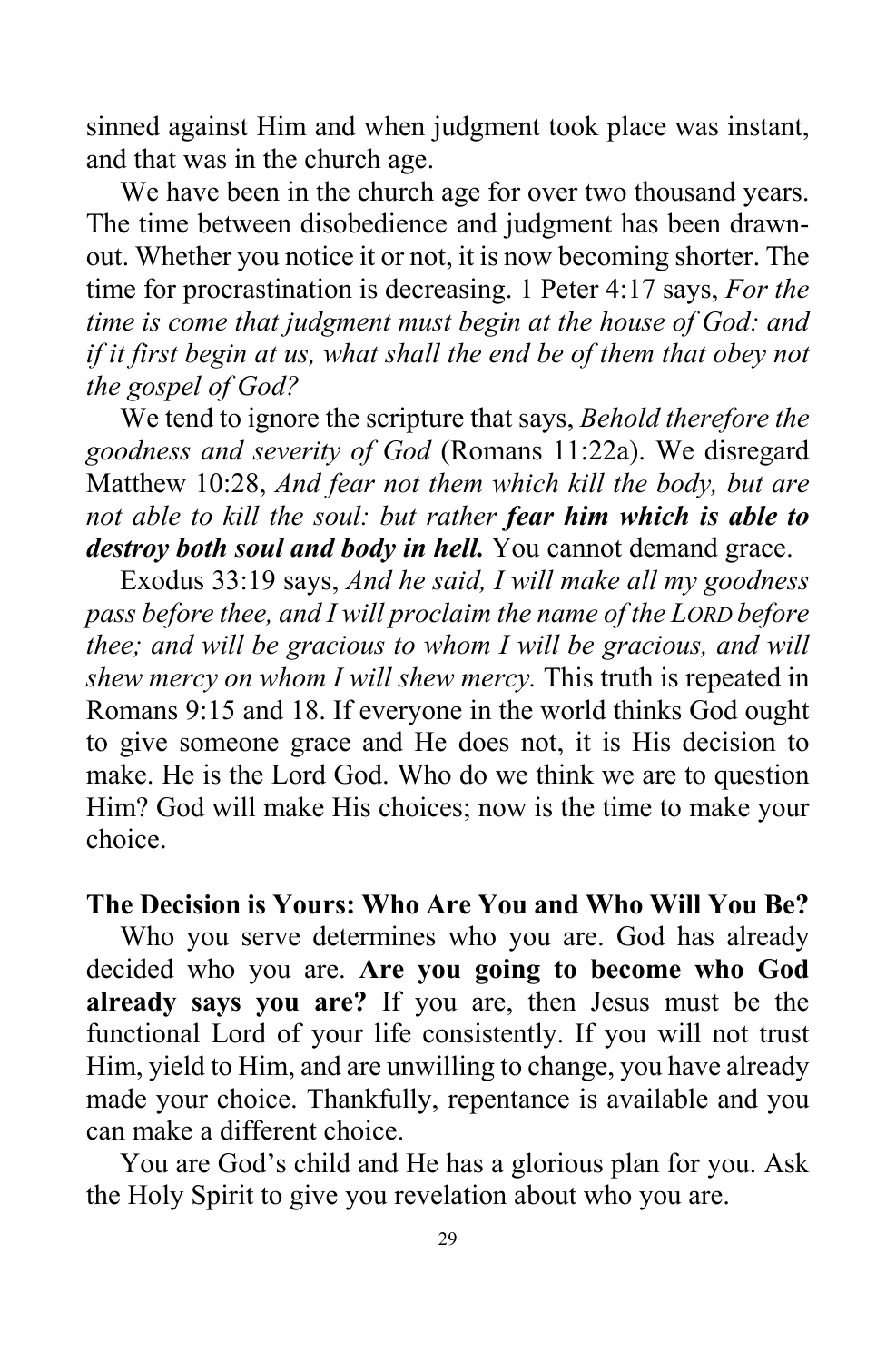- $\Rightarrow$  What are the reasons I do not trust God?
- Why do I resist being made into the unique person I am called to be?
- $\Rightarrow$  Who am I and who do I want to become?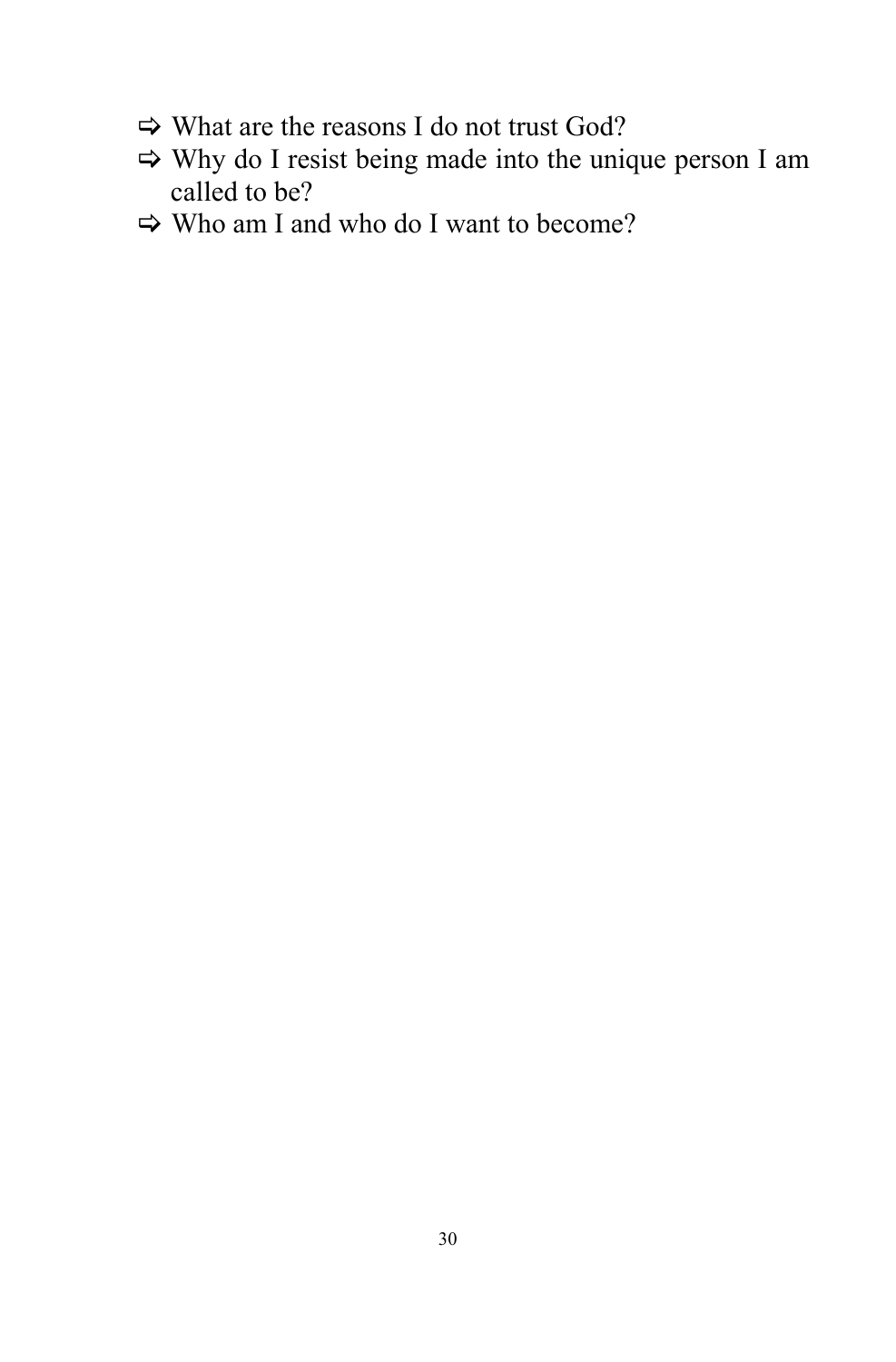# **Reference Verses for Chapter 1**

2 Corinthians 13:5 1 Corinthians 2:14 Matthew 7:24-25 Matthew 7:26-27 2 Timothy 2:15 Malachi 3:6a Romans 1:1 Titus 1:1 2 Peter 1:1 Mark 9:35 1 Corinthians 12:18 Isaiah 46:10 Romans 8:3 Isaiah 48:11 2 Samuel 6:6-7 2 Corinthians 11:14 2 Corinthians 10:5 2 Corinthians 1:22 John 10:10a Matthew 11:11 Luke 19:17 Revelation 17:14 Isaiah 64:6 1 Corinthians 9:27 Romans 8:3 Joshua 24:15a 2 Corinthians 5:17 Ephesians 5:26 2 Corinthians 3:18 Matthew 13:12 Romans 6:11

1 Timothy 1:13-14 Revelation 3:5 Deuteronomy 18:20-22 Acts  $5:1-5$ 1 Peter 4:17 Romans 11:22a Matthew 10:28 Exodus 33:19 Romans 9:15 Romans 9:18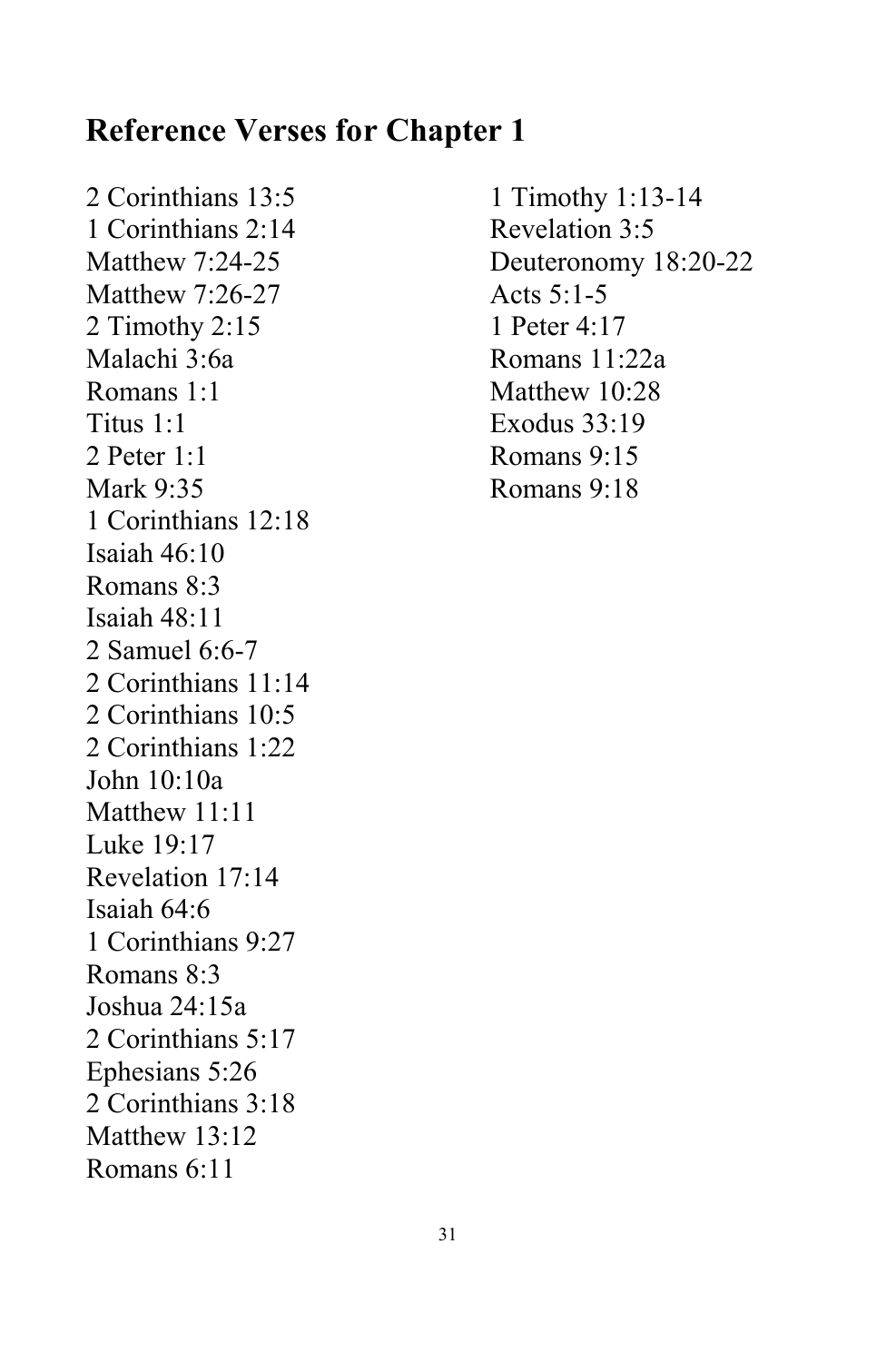# **Additional Books by J. C. Hedgecock**

The ISBN numbers indicated are for the original title. Some of the books are available in other languages.

# **My Sheep Hear My Voice** (Revised Edition)

Do you desire to know your Heavenly Father and Jesus in a more personal, intimate way? Would you welcome the opportunity to hear God speak to your spirit for direction in every detail of your life? If the answer to these questions is *yes*, this book is for you. It explains detailed, easy to understand instructions on how you can prepare for an exciting and fulfilling walk with your Heavenly Father and the Lord Jesus. This is a vital message to the church. It is based on experience, not theory.

(170 pages) ISBN 0-945255-32-2

Revised Edition also available in Bulgarian, Burmese, Chinese, Finnish, French, German, Hungarian, Italian, Malagasy, Nepalese, Norwegian, Sinhalese, Spanish, Tamil and Telugu.

Expanded Edition available in Czech, Danish, Dutch, Polish, Romanian and Russian.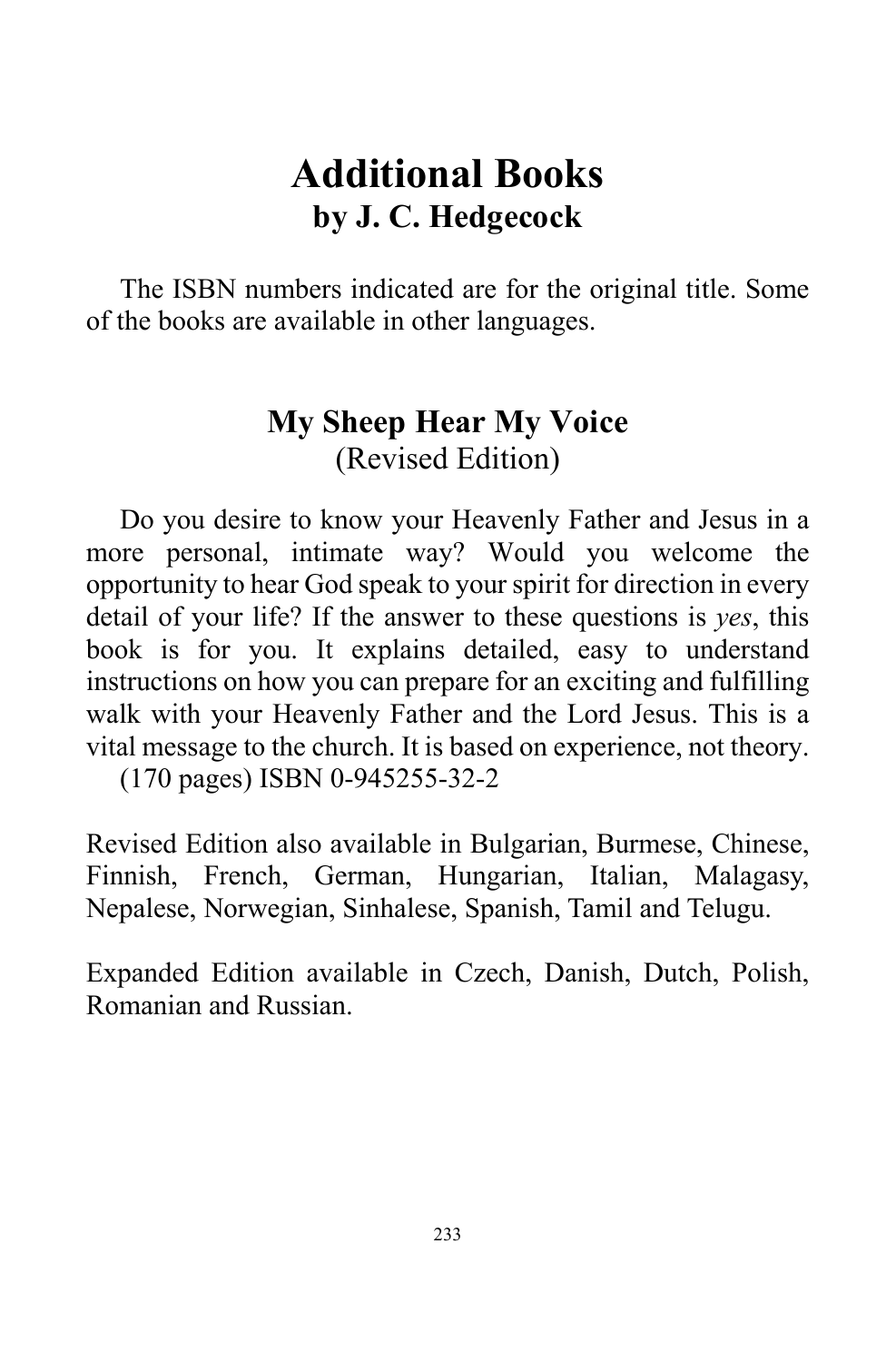# **My Sheep Hear My Voice** (Study Guide)

The Study Guide has been prepared by Servants of the Lord Ministries to help you apply the teachings from the book, My Sheep Hear My Voice. It is intended to help you as you seek to hear the Lord's voice and have deeper communion with Him.

This guide focuses your attention on the main teaching points and provides added emphasis on the areas that will produce rapid growth in your relationship with God. You will see dramatic changes as you apply these truths in your daily life.

(93 pages) ISBN 0-945255-03-9

# **My Sheep Hear My Voice** (Children's Edition)

Patricia Ross has edited My Sheep Hear My Voice to teach children how to have a relationship with God and hear His voice. This is easy to read and can be understood by children of all ages. It can be used by parents to train children in the ways of the Lord.

(21 pages) ISBN 0-945255-05-5

Available online in other languages.

# **My Friends Obey My Voice**

This book has been written as a sequel to the book, My Sheep Hear My Voice. It is primarily for those who have heard the first teaching and have studied it many times. If you are not walking in the fullness of the first message, this book will help you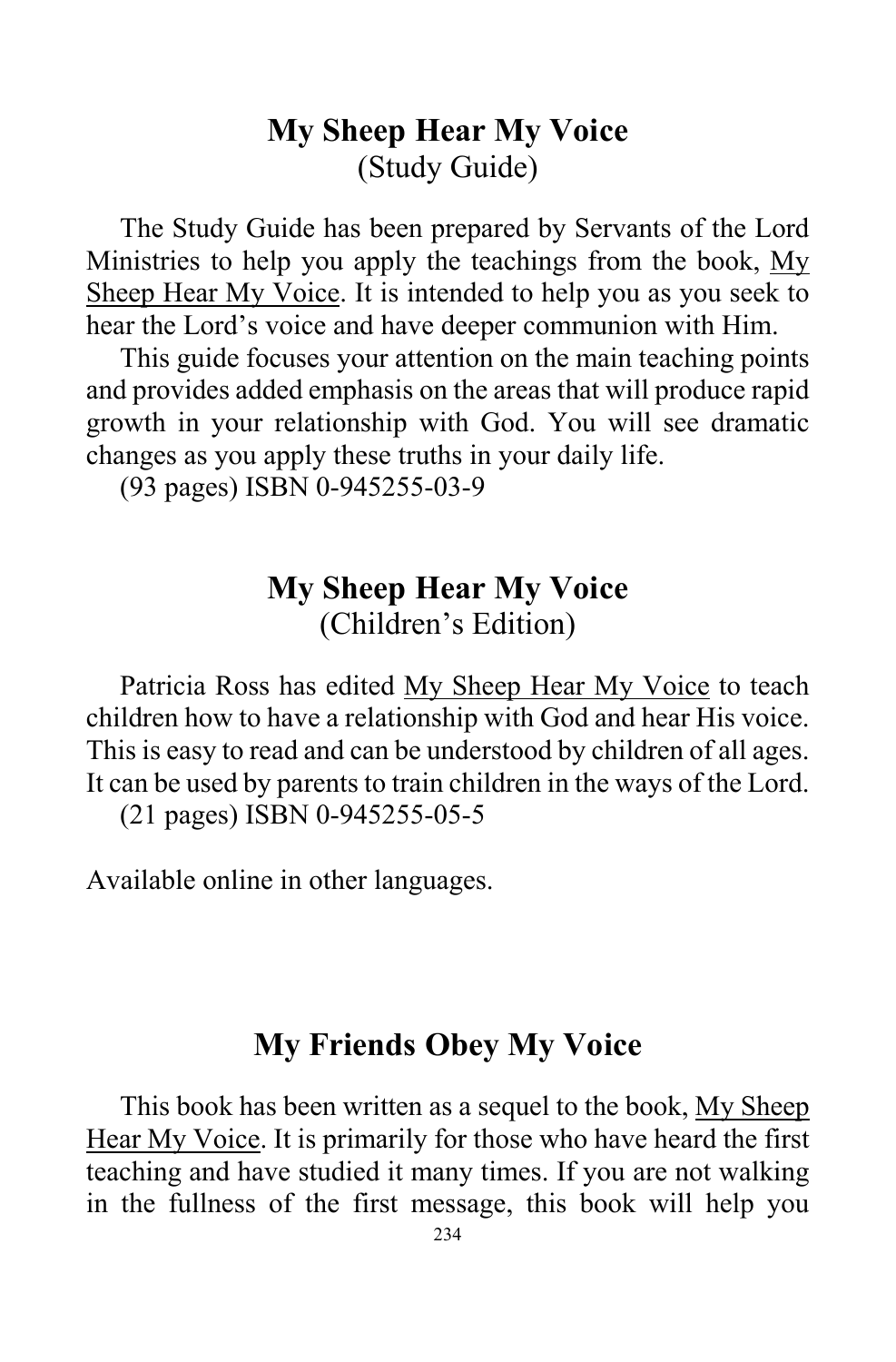understand why you do not obey when you have heard the Lord speak.

(66 pages) ISBN 0-945255-09-8

# **The Manifested Sons of God** (Revised Edition)

This book is for the children of God who desire to grow up, be productive in His Kingdom, and become *sons*. It describes in detail how to come to maturity and be a vessel of honor. Regardless of the deceptions and ignorance regarding this topic, the Bible provides detailed explanations on it.

In the last days, at the closing of the church age, there will be a manifestation of the sons of God. The only question you must answer is: will you be one of them?

Now is the time to prepare. satan has produced counterfeit sons by deceiving spiritually immature, proud believers. However, this does not take away from the fact that God is developing true manifested sons who are humble and mature.

We are living in a glorious age. Do not miss the tremendous blessings and opportunities that God is presenting to His children. Seek Him with your whole heart and you will find Him. This book thoroughly explains how to come to maturity and what your future can be as a son of God.

(155 pages) ISBN 0-945255-15-2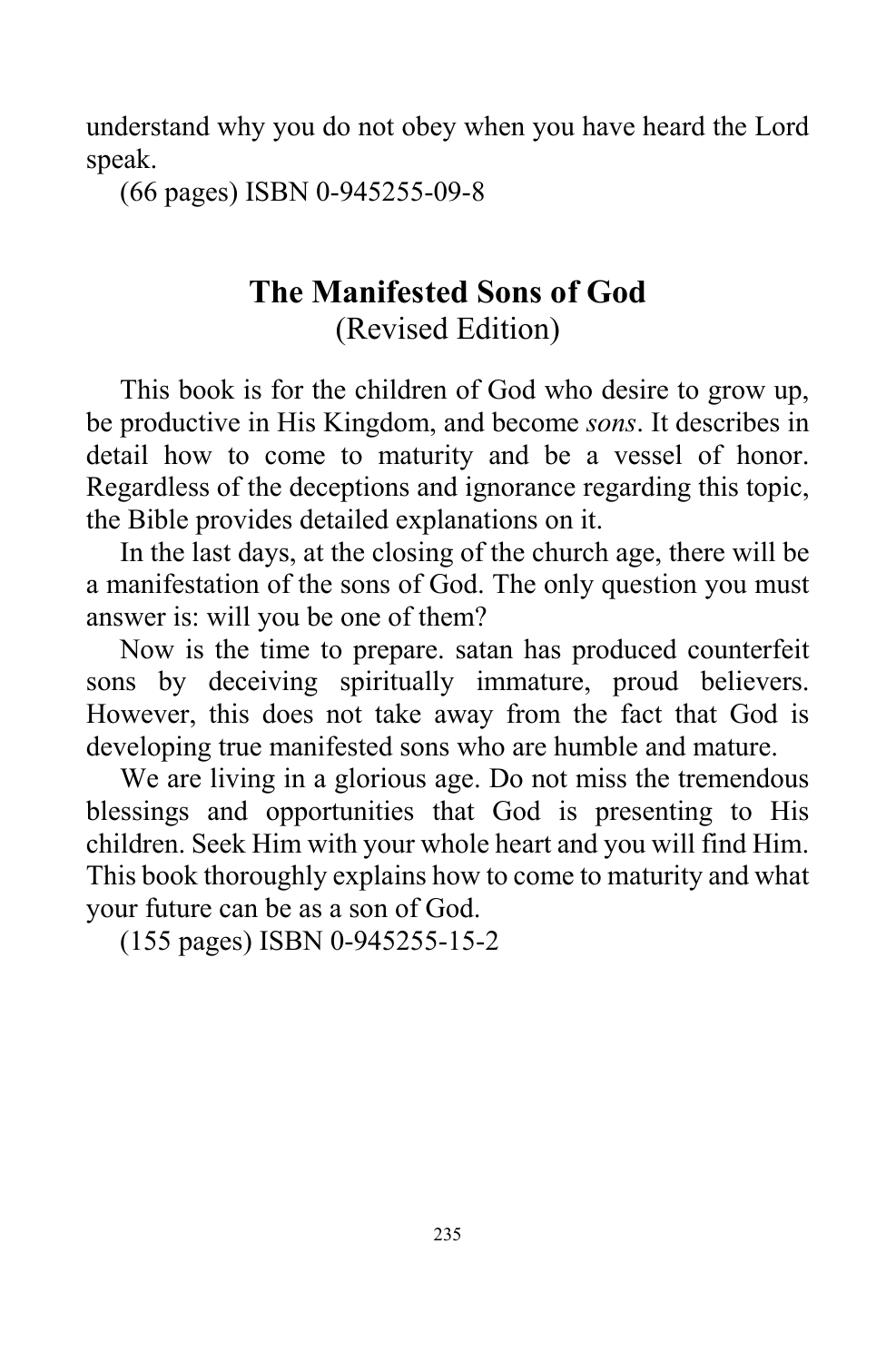# **Light** (Revised Edition)

Light is a book that sheds God's light and revelation on twenty-three key areas including:

- $\triangleright$  Faith
- $\triangleright$  Authority
- $\triangleright$  Judgment
- $\triangleright$  The five-fold ministry
- $\triangleright$  The anointing
- $\triangleright$  The three infallible witnesses that confirm you are hearing God

Light was written for the children of God who are lights in a world of darkness and who desire to shine even brighter. Jesus said in Matthew 5:16 (KJV), *Let your light so shine before men, that they may see your good works, and glorify your Father which is in heaven*. When revelation comes from God, it sheds light in our spirits and minds. Darkness and ignorance are exposed as revelation comes forth.

In this book, J. C. Hedgecock shares revelation he has received on a variety of subjects. Light will encourage, challenge, and equip you, and it will increase the light you already have. Many key truths await you in this book.

(181 pages) ISBN 0-945255-19-5

Expanded edition available in German.

# **Sound Doctrine**

Sound Doctrine is an in-depth teaching on corrupted doctrines, the ways that seem right, and how to walk in the Kingdom of God now. It deals with how satan has corrupted our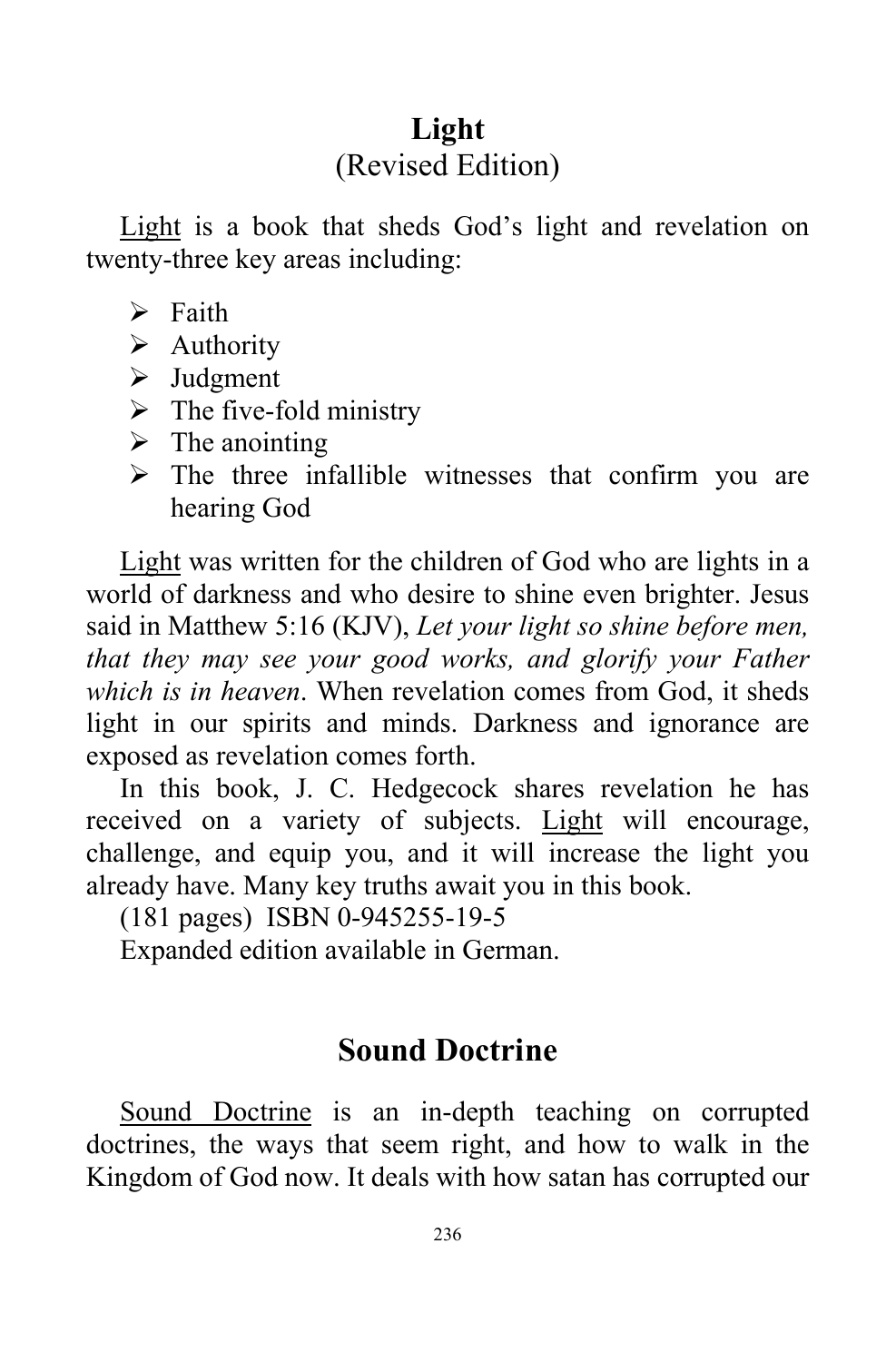doctrine, teaching, and even our method of learning. There is a literal Kingdom coming and we have the opportunity to rule and reign with Christ. Now is the time of qualification. If you have ears to hear, you will realize the Kingdom is here now.

(302 pages) ISBN 0-945255-50-0

Also available in German.

# **The Gilted Prison**

This book speaks primarily to those who are serious about walking with God and do not have any intention of being deceived. If you resist the lusts of the flesh but also see that you are not growing at the rate you should, this book will help you. If you are frustrated because you have problems you cannot find the answers for, this book will help you see the tactics of the enemy and how to rescue yourself from them.

(77 pages) ISBN 0-945255-57-8

Also available in German.

# **How Love Grows**

How Love Grows is a pocket booklet that teaches how to allow God's love to grow in your life. God not only wants you to be filled with His love, He also wants you to have an abundance to share with others. The greatest way to be effective ambassadors and children of God is to manifest His character, which is love. This book will take you step-by-step through the process that will bring you to an abundance of love.

(56 pages) ISBN 0-945255-74-8

Also available in German, Spanish and Romanian.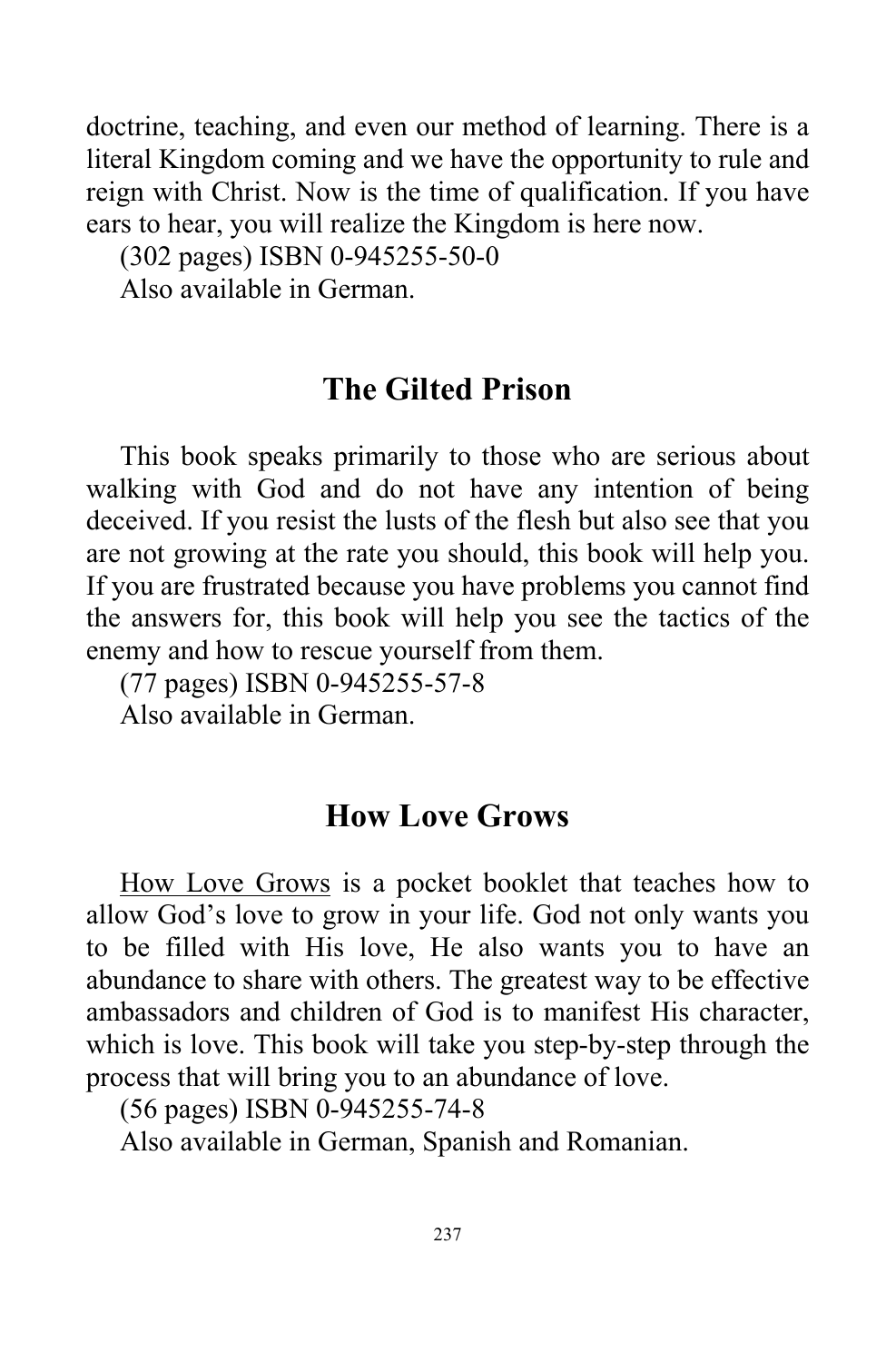# **Three Infallible Witnesses**

As you become sensitive to the Lord's voice, there are obstacles to overcome as you learn to discern the differences between the voice of the Lord, satan, and self (the Adam nature). You must be able to test every thought to see if it is from God or not. You need infallible witnesses: the Word of God (Jesus), the witness of the Holy Spirit, and the peace of God. The three witnesses should be sought about every thought that enters your mind. This is a valuable teaching about how to consistently walk with God.

(39 pages) ISBN 0-945255-73-X

Also available in German, Romanian and Russian.

# **The Kingdom of God Now**

In the book of Revelation, John gives us insight into God's Kingdom, and he describes the city of God (the New Jerusalem) in great detail. In the New Testament, we are told about God's Kingdom being established as a literal government on earth for a thousand years (the millennial reign). Jesus Christ, along with His Bride, will rule over the earth during this time.

After the millennial reign, our Father will appear with the New Jerusalem. He will destroy the heavens and the earth and create a new heaven and a new earth. We will spend eternity with our Father and Jesus Christ in the Kingdom of God.

But what about now? This book describes how to live in the Kingdom of God now. It explains in detail how you can move into God's Kingdom and stay there. Part of your inheritance is not available until later, but many of God's promises are available now. You can start enjoying what He has provided for you immediately!

(247 pages) ISBN 0-945255-75-6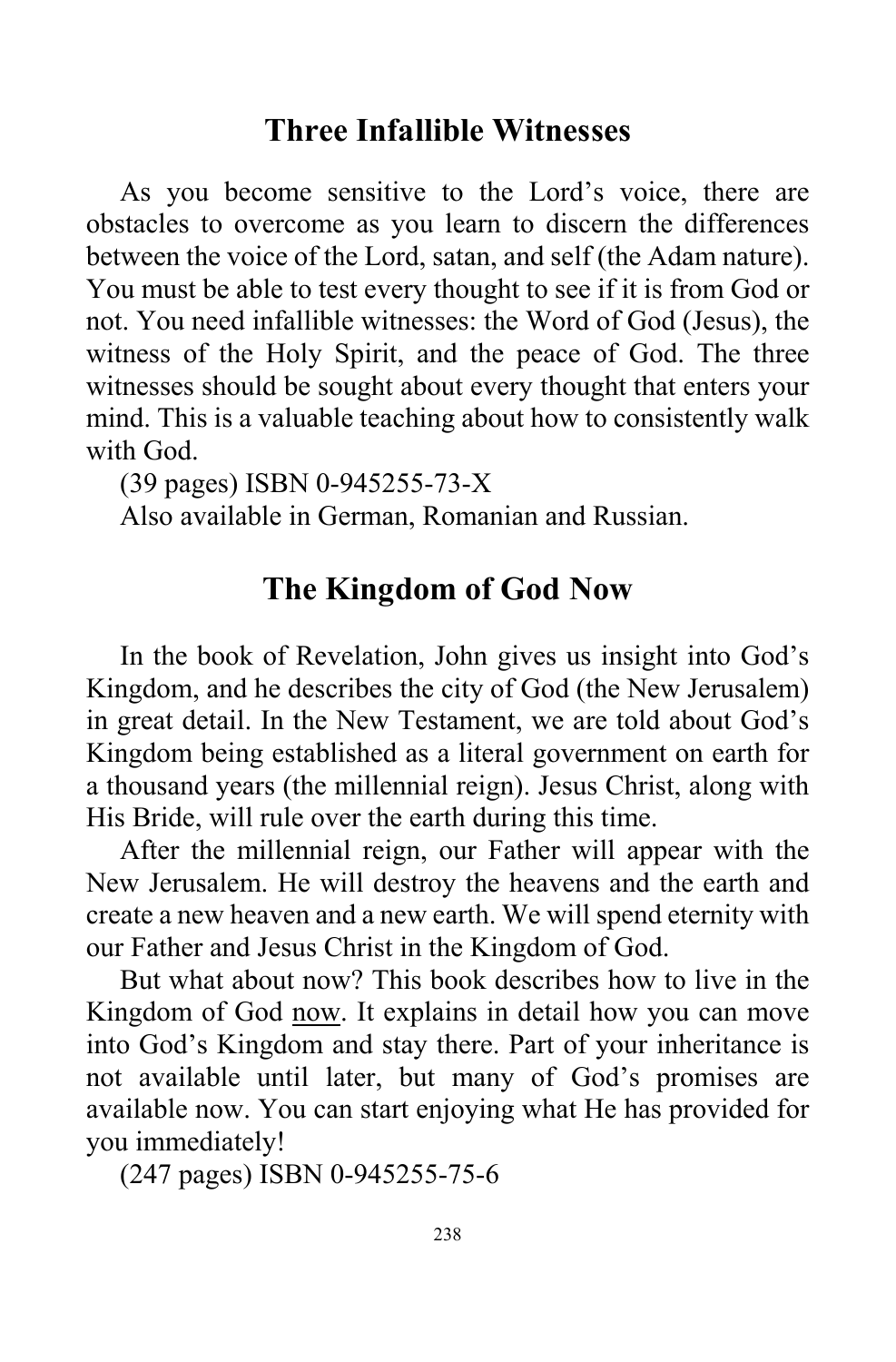# **WAKE UP! TIME IS RUNNING OUT** Volume I Foundations for Spiritual Maturity

Have you struggled spiritually for many years? Do you realize you are not where you should be in your Christian walk? Are you frustrated because you long for intimacy with your Heavenly Father and Jesus as your Lord, but it seems unreachable? Do you desire to abide in the Spirit, grow up spiritually, and finish the race God has set for you? It is time to wake up because time is running out. Whether the Lord returns soon or you go to Him in death, now is the time to get prepared.

WAKE UP! TIME IS RUNNING OUT, VOLUME I gives simple, detailed instructions about how to identify spiritual hindrances and the steps needed to eliminate them from your life. It gives practical examples of how to move into God's presence and learn how to have a consistent, fulfilling relationship with Him.

Not only will you begin to recognize how much God loves you, you will also enjoy fellowship with Him as He reveals His purposes for your life.

(224 pages) ISBN 0-945255-90-X Also available in German.

In addition to the books described on these pages, individual teaching CDs, DVDs, study guides, and other materials are available in different languages.